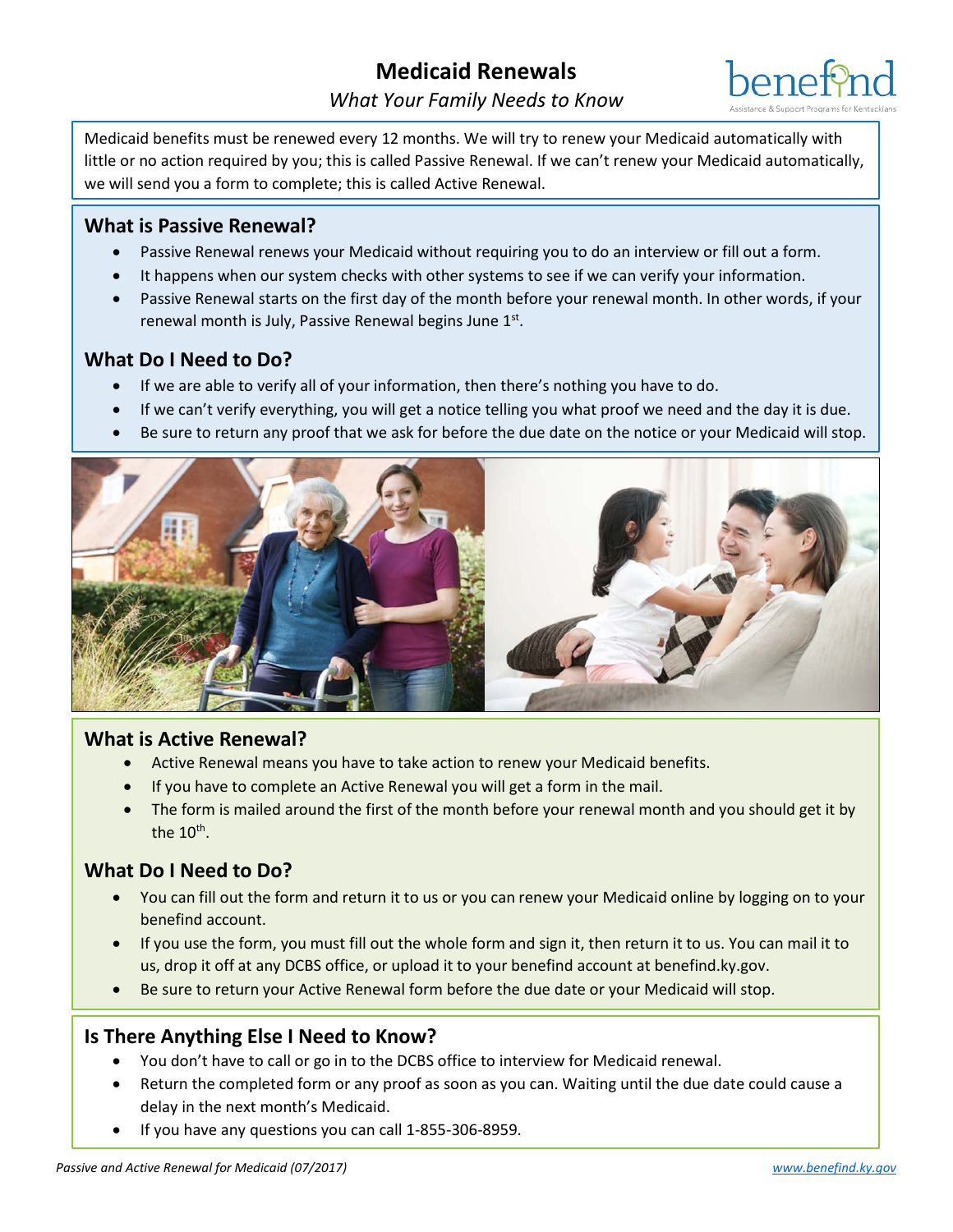Division of Family Support 275 East Main Street, 3E-I Frankfort, KY 40621 Phone (502) 564-3440 Fax (502) 564-0405

TO: Each Local Office

FROM: Jason C. Dunn, Director

DATE: June 27, 2017

SUBJECT: Changes to Medicaid Applications and Recertifications

Effective 07/01/2017 changes have been made to the recertification process and the requirements for applications made on the benefind Self Service Portal (SSP).

- Individuals may make an application for Non-MAGI Medicaid on the SSP and receive an eligibility determination in real time; the same as a MAGI Medicaid application. An interview will no longer be required for Medicaid applications initiated on the SSP. This includes regular Medicaid, long term care (LTC), Medicare Savings Program (MSP), etc.
- Non-MAGI Medicaid, including MSP will be passively or actively renewed using the same process that is currently in place for MAGI Medicaid. There will now be one process to recertify all Medicaid programs, regardless of the type of assistance (TOA). The passive renewal process begins July 1 for cases due recertification in August.
- Neither of these changes affect State Supplementation as it is not a Medicaid program. Applications and recertifications for State Supplementation, including those with a Medicaid TOA, must be completed by phone or face to face and a thorough interview is required.
- Beginning 7/1/2017, clients no longer have to give permission, or "opt-in", for Worker Portal to call the federal hub for verification. Instead, they will be informed that we will gather information from state and federal sources and they will have to choose **No** to "opt-out" of this process. All Medicaid recipients will be passively renewed unless they have specifically opted out or do not meet all of the requirements for passive renewal.

# **Applications Initiated on the SSP**

When individuals initiate and complete an application on the SSP, eligibility may be determined without worker intervention, unless verification is required. When eligibility runs, Worker Portal will determine if verification is needed based on the data entered on the SSP. If verification is required, a request for information (RFI) will be issued. If no verification is needed, the application may be approved or denied without further action. The case will no longer pend for an interview and the RFI requiring an interview will no longer be issued.

Currently, the SSP does not request information regarding all resources. Additional resource questions have been added to the Resource gatepost screen to include the most commonly reported resources. In addition, some existing resource screens have been updated with more detailed questions.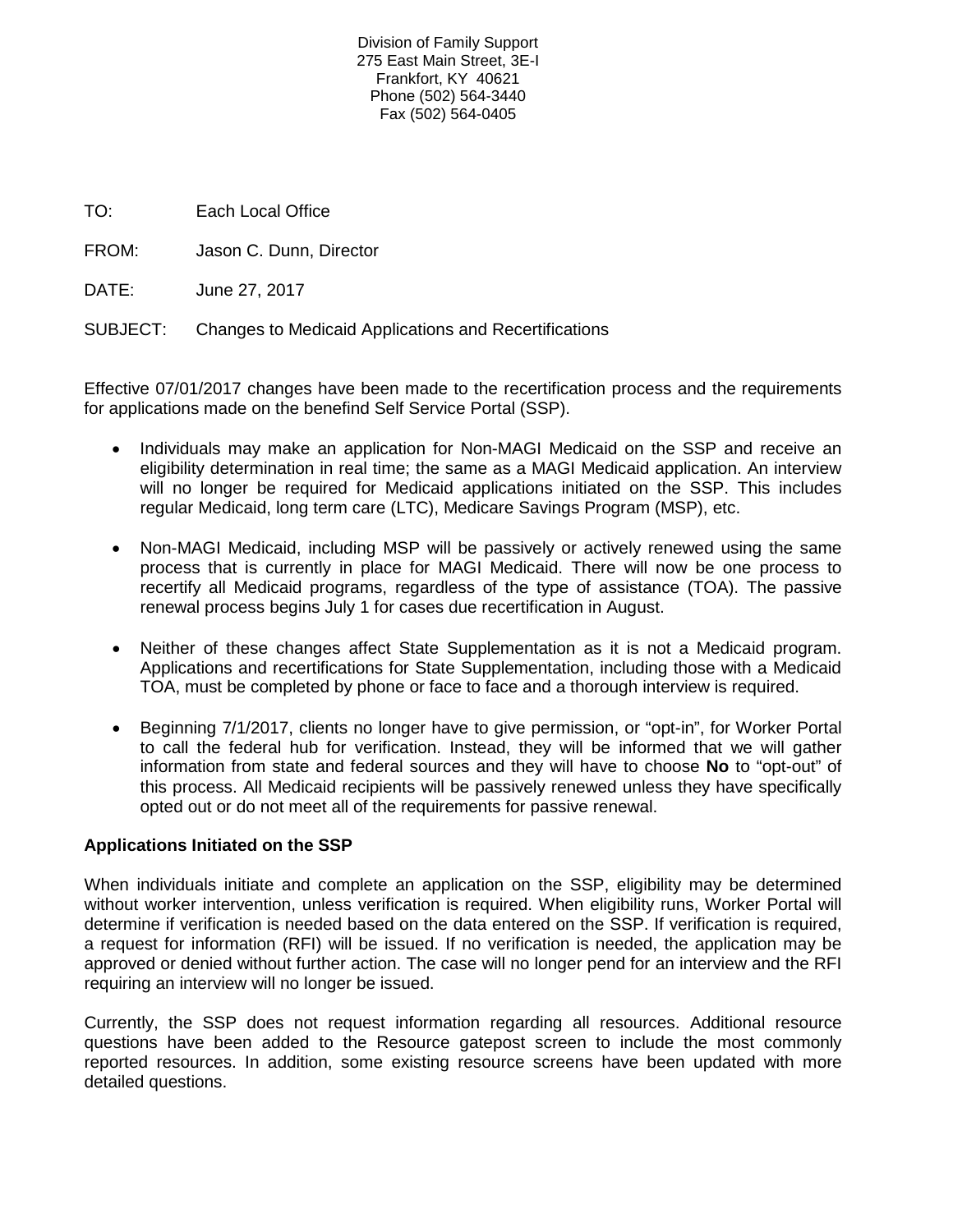The following Resource screens will trigger when the appropriate question is answered on the Resource gatepost screen on the SSP. If verification is required for any information entered on the screens below, an RFI will be issued.

| Vehicle                        | Life Insurance and Burial Insurance |
|--------------------------------|-------------------------------------|
| <b>Real Estate Property</b>    | Annuitv                             |
| <b>Trusts</b>                  | <b>Liquid Resources</b>             |
| Pre-arranged Funeral Contracts |                                     |

There are no screens on the SSP to capture details regarding the following resources. For these resources, an RFI is generated when someone answers 'Yes' to the related question on the Resource gatepost screen. The appropriate screens on Worker Portal must be completed when verification of one of these resource types is returned. If the documentation returned is not sufficient, another RFI should be issued to request whatever additional information is needed.

| <b>Burial Funds</b>                     | <b>Promissory Note or Land Contracts</b> |
|-----------------------------------------|------------------------------------------|
| Life Estate                             | Lifetime Care Agreements                 |
| <b>Partnership Qualified LTC Policy</b> | <b>Burial Plots</b>                      |
| Life Settlement Contract                | <b>Other Resources</b>                   |

In order to standardize the SSP application process, the following rules will be implemented in Worker Portal for all applications initiated on the SSP with reported resources:

- All **Verification** fields are defaulted to 'Client Statement'.
- The **Begin Date** field is defaulted to 3 months from the date the resource was entered.
- The date in all **Verified On** fields are defaulted to the date the application is submitted on the SSP.

**PLEASE NOTE:** Although applications initiated on the SSP no longer require an interview, applications made by phone or face to face still require a thorough interview.

# **Recertifications**

Worker Portal will determine if MA cases meet the criteria to be passively renewed. If not, the case must be renewed using the active renewal process. Recipients may still complete a recertification by phone or in person if they choose, in which case an interview must be completed.

# **What is a Passive Renewal?**

A passive renewal does not require an individual to interview, complete a form, or take any action to initiate recertification of their Medicaid benefits. The only action that may be required, is providing verification of income and/or resources, if required.

There are no changes to the passive renewal process for MAGI Medicaid. For Non-MAGI Medicaid, RFIs will be issued for any resources that require verification at recertification. If no resources require verification and MAGI income meets reasonable compatibility, the case will process and approve.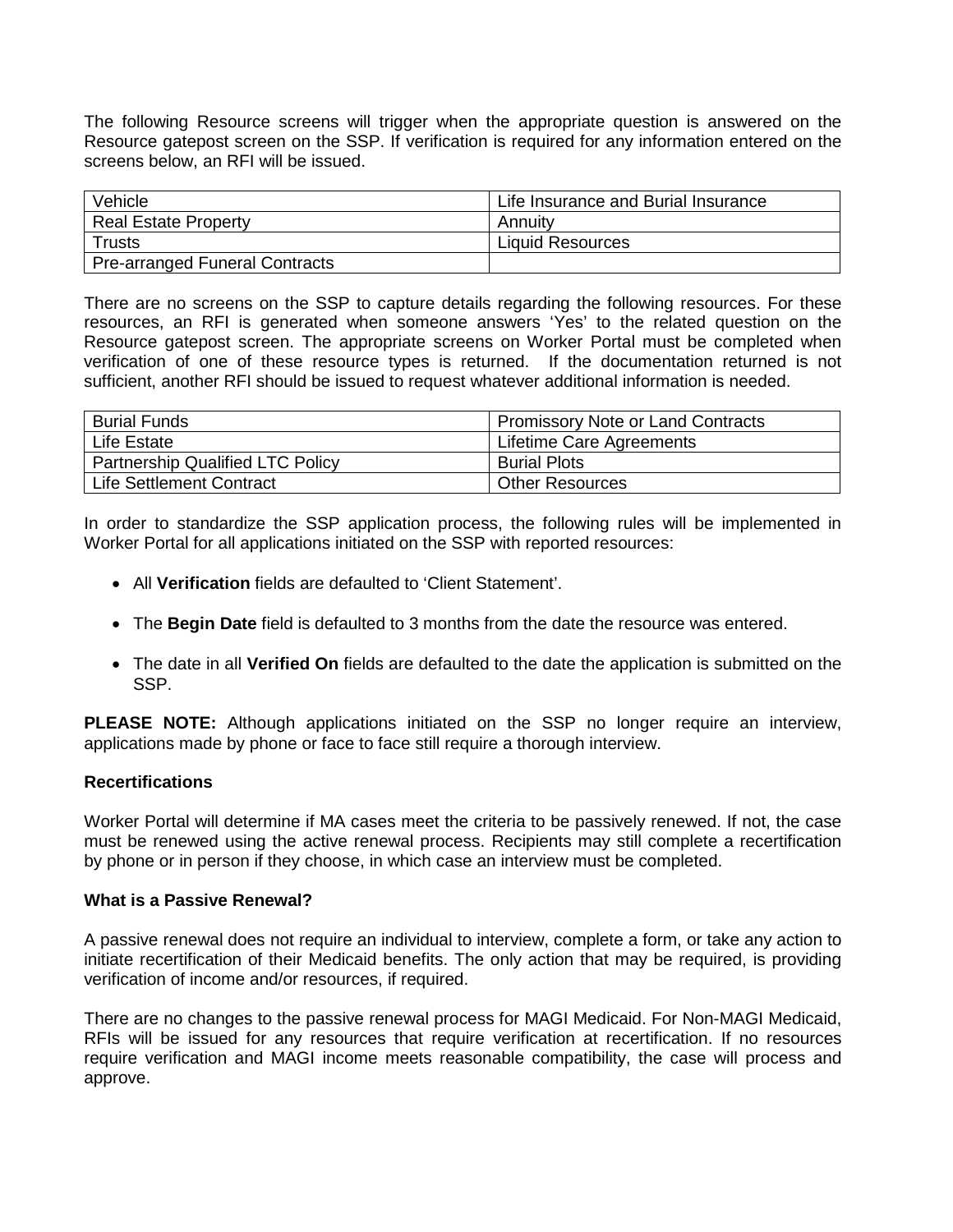# **Which Cases Will be Passively Renewed?**

When selecting cases for passive renewal, Worker Portal uses the following criteria:

- Individual has not explicitly opted-out of the passive renewal process.
- All income and resources in the case must meet the reverification requirements for passive renewal (unless it was verified within the last 90 days).
- **Everyone** on the case must meet the criteria for passive renewal. If any EDG does not meet passive renewal criteria, the whole case must be actively renewed.

Example: Gregg is receiving ADLT and Becky is receiving ABDM on the same case. During passive renewal case selection, Gregg's EDG met all requirements for passive renewal but Becky's EDG failed the criteria. Since Becky's EDG was flagged for active renewal, the entire case must be actively renewed.

# **Reverification Requirements at Passive Renewal**

The following *income* **types require verification at recertification**, so cases with these types of income will not be passively renewed.

| <b>Pension/Retirement Payments</b>     | Life Estate Interest Income                    |
|----------------------------------------|------------------------------------------------|
| Other                                  | <b>Capital Gains</b>                           |
| <b>Worker's Compensation</b>           | Interest                                       |
| Child Support (for Non-MAGI MA only)   | <b>Trust Income</b>                            |
| <b>Mineral Rights/Royalties</b>        | <b>Consumer Directed Option (CDO) Payments</b> |
| IRA Distribution (traditional)         | Oil Leases                                     |
| <b>Dividends</b>                       | Loans                                          |
| Alimony/Spousal Support                | <b>Military Retirement</b>                     |
| <b>Unemployment Insurance Benefits</b> | <b>Friends or Family Contribution</b>          |
| Wages                                  | Self-employment                                |

The following *income* **types do not require verification at recertification** so if these are the ONLY types of income in the case, the case may be passively renewed if it meets all other criteria.

| <b>RSDI Payments</b>       | AmeriCorps                                              |
|----------------------------|---------------------------------------------------------|
| In-Kind Income             | U. S. Refugee Program                                   |
| VA Pension or Compensation | <b>Insurance Settlement Payments</b>                    |
| <b>Black Lung</b>          | Lottery Payments                                        |
| <b>Railroad Retirement</b> | <b>Taxable State Tax Refund</b>                         |
| <b>Annuity Payments</b>    | LTC Insurance Payment (whether to the individual or NF) |
| <b>Indemnity Policy</b>    | Reverse Mortgage Payments                               |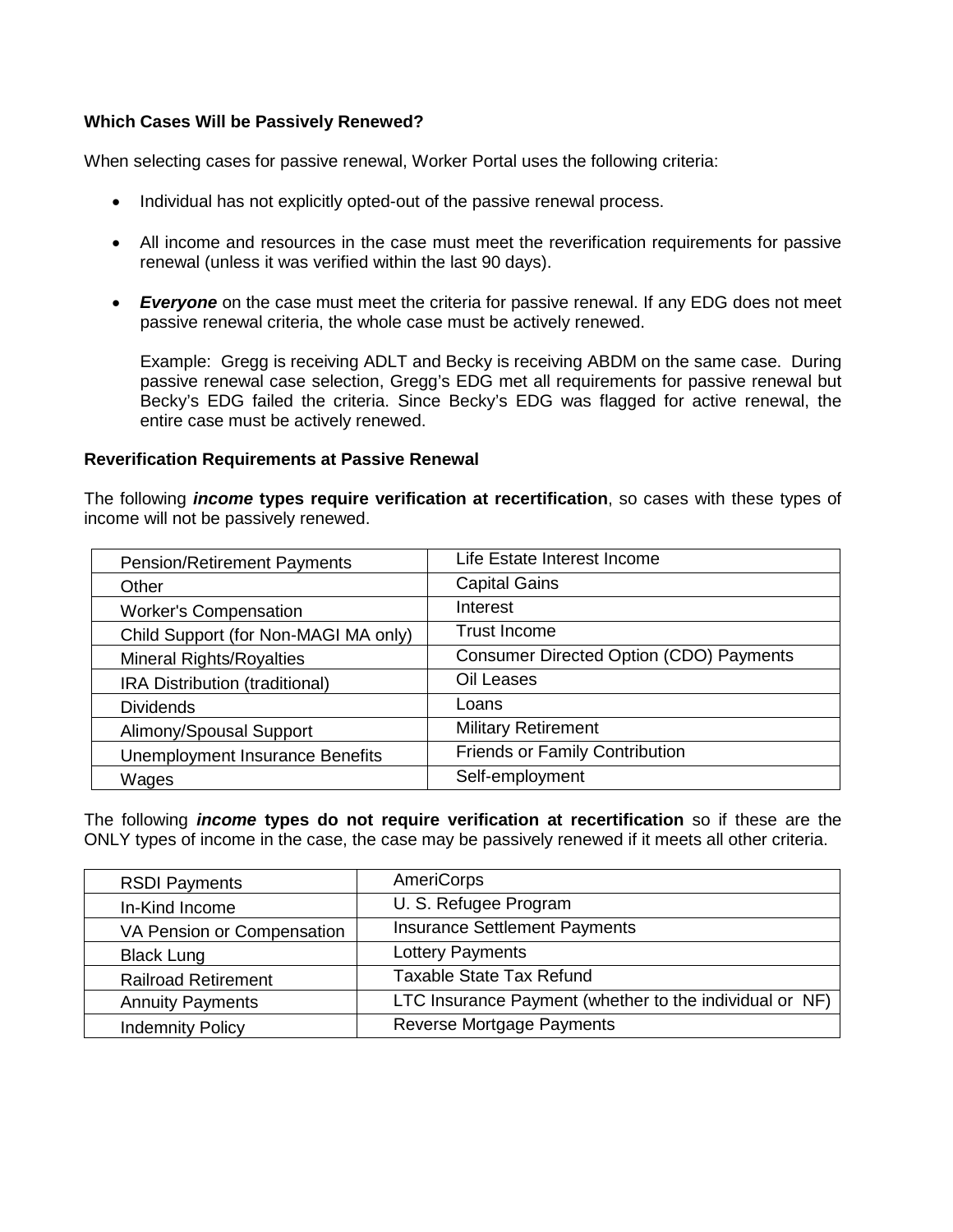The following *resource* **types require verification at recertification** so cases with these types of resources will not be passively renewed.

| Whole Life Insurance                     | <b>Mutual Fund</b>                   |
|------------------------------------------|--------------------------------------|
| <b>Direct Express Card</b>               | Individual Development Account (IDA) |
| <b>Nursing Facility Resident Account</b> | Oil Rights                           |
| <b>Stocks</b>                            | <b>Mineral Rights</b>                |
| Reloadable Money Card                    | <b>Other Liquid Assets</b>           |
| <b>Modified Term Life</b>                | Other Investments                    |
| <b>Bonds</b>                             | Other                                |

The following *resource* **types do not require verification at recertification**, so if these are the ONLY types of resources in the case, other than liquid assets, the case may be passively renewed if it meets all other criteria.

| Vehicles (Transportation and Recreational)      | Annuity                                             |
|-------------------------------------------------|-----------------------------------------------------|
| Non-home Real Property                          | Trust                                               |
| Reverse Mortgage                                | <b>Promissory Note</b>                              |
| Term Life                                       | <b>Land Contract</b>                                |
| <b>Pre-Arranged Funeral Contract</b>            | Lifetime Care Agreement                             |
| <b>Burial Reserves (Including Burial Plots)</b> | <b>Life Settlement Contract</b>                     |
| Life Estate                                     | Deferred Payment Loan Home Equity Line of<br>Credit |

# **What is an Active Renewal?**

If a case is not eligible for passive renewal, then the active renewal process is initiated. Form HBE-044, Renewal Form for Medical Coverage, and form KIP-2Q, Renewal Form for Medicare Savings Program, are obsoleted and the information captured on these forms has been consolidated into one form, EDB-087, Renewal Form for Medical Coverage. Renewal notices will be issued on a household level. One form must be completed for all members of the Medicaid household.

Form EDB-087 is issued on the first day of the month prior to the renewal month. Form EDB-087 is due by the last day of the renewal month. However, if the renewal is not entered on Worker Portal by the 15<sup>th</sup> of the renewal month, form EDB-088, Renewal Reminder Form for Medical Coverage, will be issued. If form EDB-087 or form EDB-088 is not returned, Medicaid will discontinue for failure to recertify.

Example: Fred's case is due for renewal in August. Form EDB-087 is issued on July 1<sup>st</sup> with a due date of August 31<sup>st</sup>. If Fred does not return form EDB-087 by August 15<sup>th</sup> (or if it is not entered timely) form EDB-088 will be issued the night of August  $15<sup>th</sup>$  with a due date of August  $31<sup>st</sup>$ .

When form EDB-087 or form EDB-088 is received, workers must update the case with all information reported. If workers have any questions regarding the responses on the form, they must contact the client to clarify reported information or resolve any discrepancies. When eligibility is run, Worker Portal hits State and Federal data hubs for MAGI income. If verification of income or resources is required, an RFI will be issued and the case will pend. If no RFI is issued, dispose the case. **Please note:** Individuals may choose to complete their active renewal, in person, by phone, or on the SSP instead of completing the active renewal form. Renewals completed in person or by phone require an interview.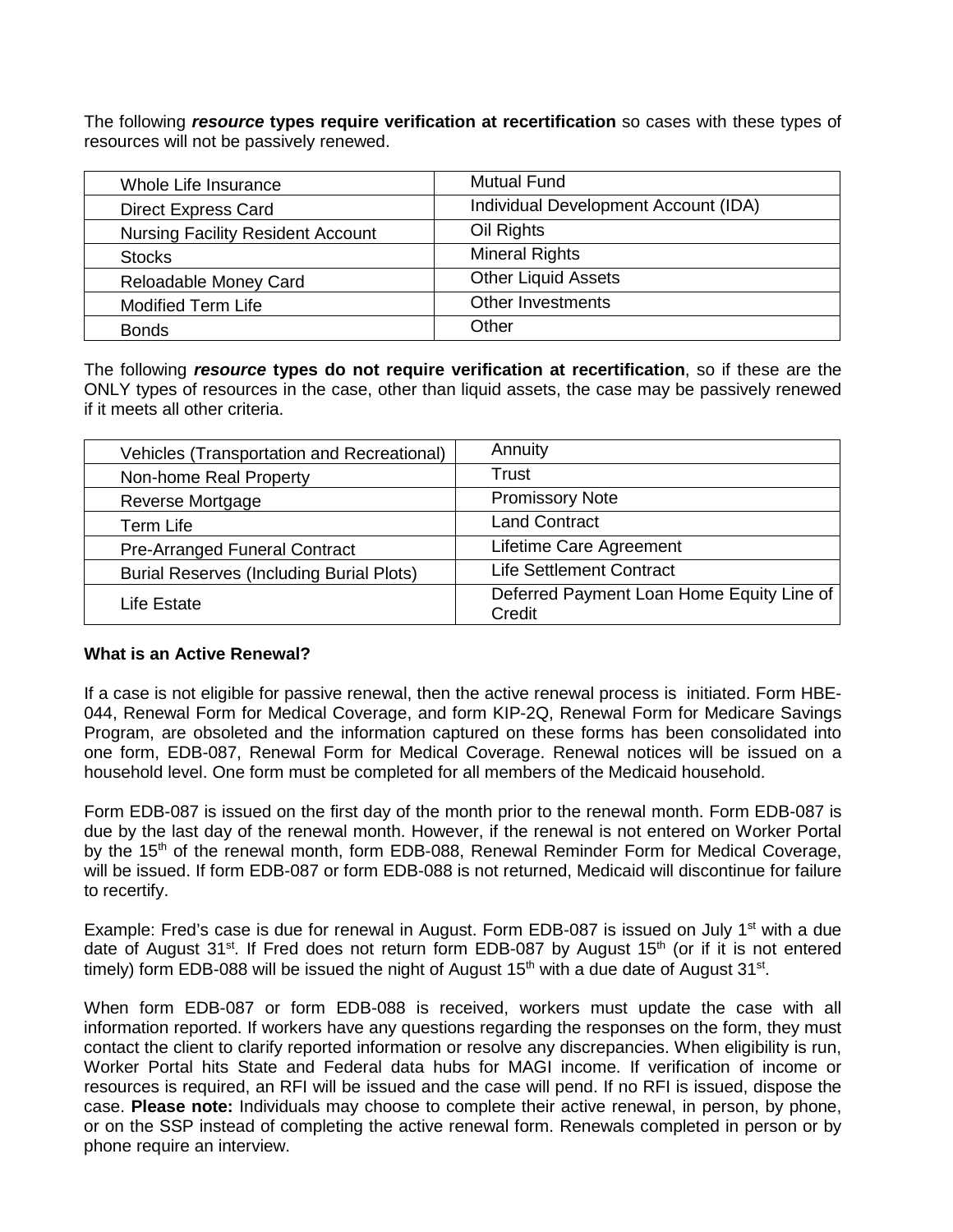# **Which Cases will be Actively Renewed?**

- 3 month Pass Through renewal cases.
- Cases where everyone on the case does not meet passive renewal criteria.
- Cases in change, intake, or reinstate mode will be actively renewed.
- Cases where the individual has specifically opted out of the passive renewal process.
- Cases with resources/income not meeting reverification requirements for passive renewal.

Example: Marsha is receiving ADLT and has no income so Marsha's EDG meets all criteria for passive renewal. Jeffrey is receiving LTCM and has a pension. Since pensions must be verified at recertification, Jeffrey's income does not meet the reverification requirements. His EDG is not eligible for passive renewal, so the entire case must be actively renewed.

# **End-dating or Removing Resources on the SSP**

When an applicant or recipient tries to remove a resource on the SSP, a pop up box will appear to ask the applicant to select a reason for deleting the resource.

- If the individual changes the response from 'Yes' to 'No' for a resource listed on the Resource Gatepost screen on the SSP, then the verification source for that resource will be changed to 'Other' on Worker Portal, and an RFI will generate requesting verification.
- No changes can be made to responses on the Resource Gatepost screen, if the resource has no corresponding screen on the SSP. These changes must be reported to DCBS.

|                                      | <b>My Account</b><br><b>Browse Plans</b>                                            | Welcome Will14 Cooper Sign Out Help ENGLISH          |
|--------------------------------------|-------------------------------------------------------------------------------------|------------------------------------------------------|
|                                      |                                                                                     |                                                      |
| <b>Applications</b><br>Overview      | Plans & Programs<br>Messages                                                        | <b>Assisters</b><br>Settings                         |
| Application 200055313                | <b>Enter and Confirm</b><br>Review and Accept<br><b>Application</b><br>Eligibility  | Select and Manage Plans<br><b>Submit Application</b> |
| 52% Complete<br>Start Application    | $\sqrt{2}$<br><b>Liquid Resources</b>                                               | *=Required field                                     |
| Household Member Information         | Please enter the liquid resource details for you and the members of your household. |                                                      |
| <b>End Reason</b>                    |                                                                                     |                                                      |
| <b>C</b> Finand<br>Reso              | What is the reason for deleting this Liquid Resource?<br>--Select--                 | $\checkmark$                                         |
| lings                                | <b>∢Back</b>                                                                        | <b>Continue</b>                                      |
| <b>Expenses</b>                      | шd                                                                                  |                                                      |
| C. Additional Medical Assistance     |                                                                                     |                                                      |
| Questions                            | <b>Liquid Resource Details</b>                                                      |                                                      |
| C) Authorized Representative         | * What type of liquid resource is owned?                                            | $\overline{\mathbf{v}}$<br><b>CASH</b>               |
| Information                          | * What is the value of the liquid resource                                          | $\mathsf{S}$<br>100                                  |
| <b>C</b> Review and Submit           | <b>Liquid Resource Ownership Information</b>                                        |                                                      |
| <b>C</b> Post Application Submission | Whose name is on the liquid resource?                                               |                                                      |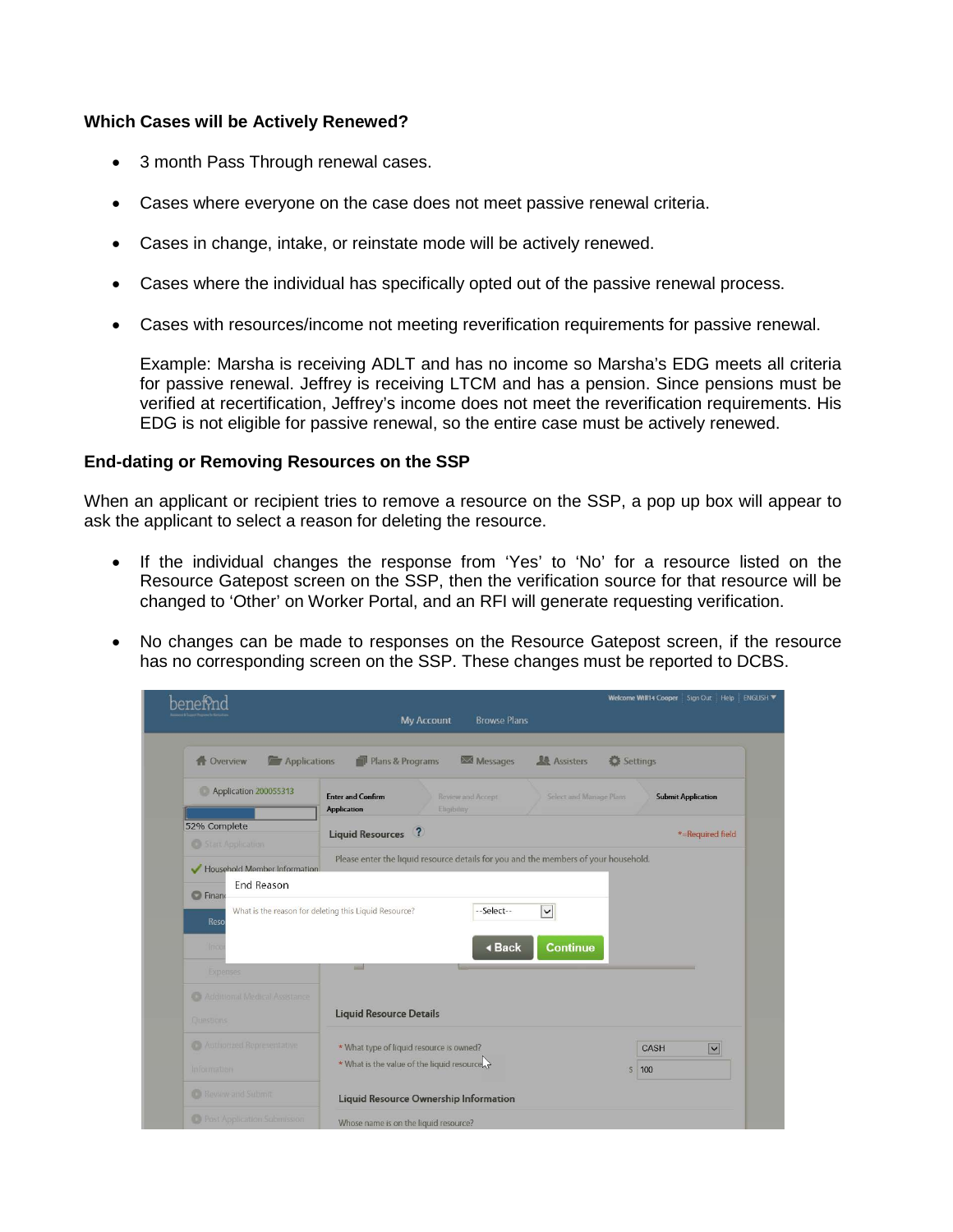# **MA-34 Declaration of Annuities Screen**

Effective July 1, 2017, workers no longer need to issue form MA 34, Declaration of Annuities, manually. A screen has been added to both Worker Portal and the SSP to capture disclosure of annuities and agreement to name the Department for Medicaid Services (DMS) as beneficiary. This screen will only be triggered for a Non-MAGI Medicaid application and will appear before the Sign and Submit page.

The applicant can choose 'Yes' or 'No' in response to the statement, *"I have disclosed any and all interest that I (applicant) and/or the community spouse may have in an annuity."* If the applicant chooses 'No'**,** the case will deny for failure to disclose all assets. If 'Yes' is chosen, the 2 statements following the disclosure statement are enabled and the applicant must choose one.

Worker Portal will only capture one signature on the sign and submit page, which will be the signature for form MA-2, Medicaid Penalty Warning, form MA-34, and the application for benefits.



If you have questions, please contact the Division of Family Support through your Regional Office.

JCD/PW/LS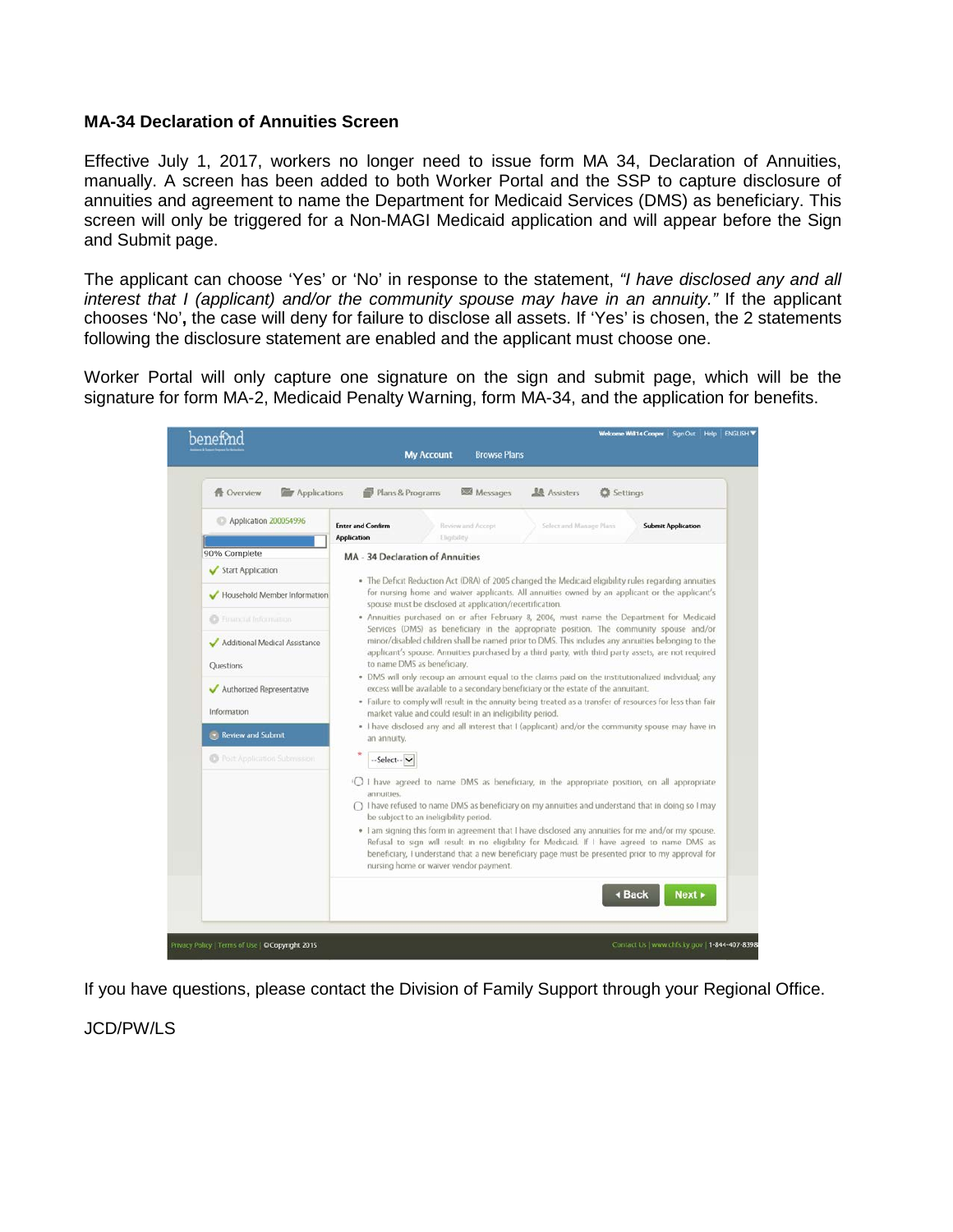

# Q & A Relatives as Paid Providers<sup>[1](#page-7-0)</sup>

# Prepared By: Elizabeth Edwards Date: December 5, 2014

- Q: Our state allows some parents to be compensated for providing Medicaid services in certain programs, but will not pay parents to provide other services. Can the state restrict parents as paid providers in this way?
- A: Yes, states may choose when to permit relatives or legally responsible individuals to be paid for providing Medicaid services. There is some variation in the rules regarding different home and community based services (HCBS) and there are separate limitations for other Medicaid State plan services. For HCBS programs, the approved waiver or State plan document should describe the criteria for paying relatives as providers.

# **Background**

State policies on the provision of HCBS services by relatives varies both across states and by program and population served. $2$  Almost all states allow relatives to provide paid care in certain programs, but only 21 states pay a parent who is also a guardian and even fewer, six, pay parents of minor children.<sup>[3](#page-7-2)</sup> Although HCBS services often allow

<span id="page-7-0"></span><sup>&</sup>lt;sup>1</sup>This document was prepared with the support of The Atlantic Philanthropies, a limited life foundation dedicated to bringing about lasting changes in the lives of disadvantaged and vulnerable people, and with a grant from the Training Advocacy Support Center (TASC), which is sponsored by the Administration on Intellectual and Developmental Disabilities (AIDD), the Substance Abuse and Mental Health Services Administration (SAMHSA), the Rehabilitation Services Administration (RSA), the Social Security Administration (SSA), and the Health Resources Services Administration (HRSA). TASC is a division of the National Disabilities Rights Network (NDRN).  $\overline{a}$ 

<span id="page-7-2"></span><span id="page-7-1"></span><sup>2</sup> Robert J. Necome, et al., *Allowing Spouses to Be Paid Personal Care Providers*, 52(4) THE GERONTOLOGIST 517-530, (2012), *available at* http://www.medscape.com/viewarticle/767749. <sup>3</sup> Robin E. Cooper, NASDDDS, Paying Relatives Providing Supports: Practices, Issues, Lessons Learned (Aug. 2010), http://www.reinventingquality.org/docs/rcooper10.pdf (citing survey conducted by NASDDS as reported in Cooper, *Caring Families, Families Giving Care:*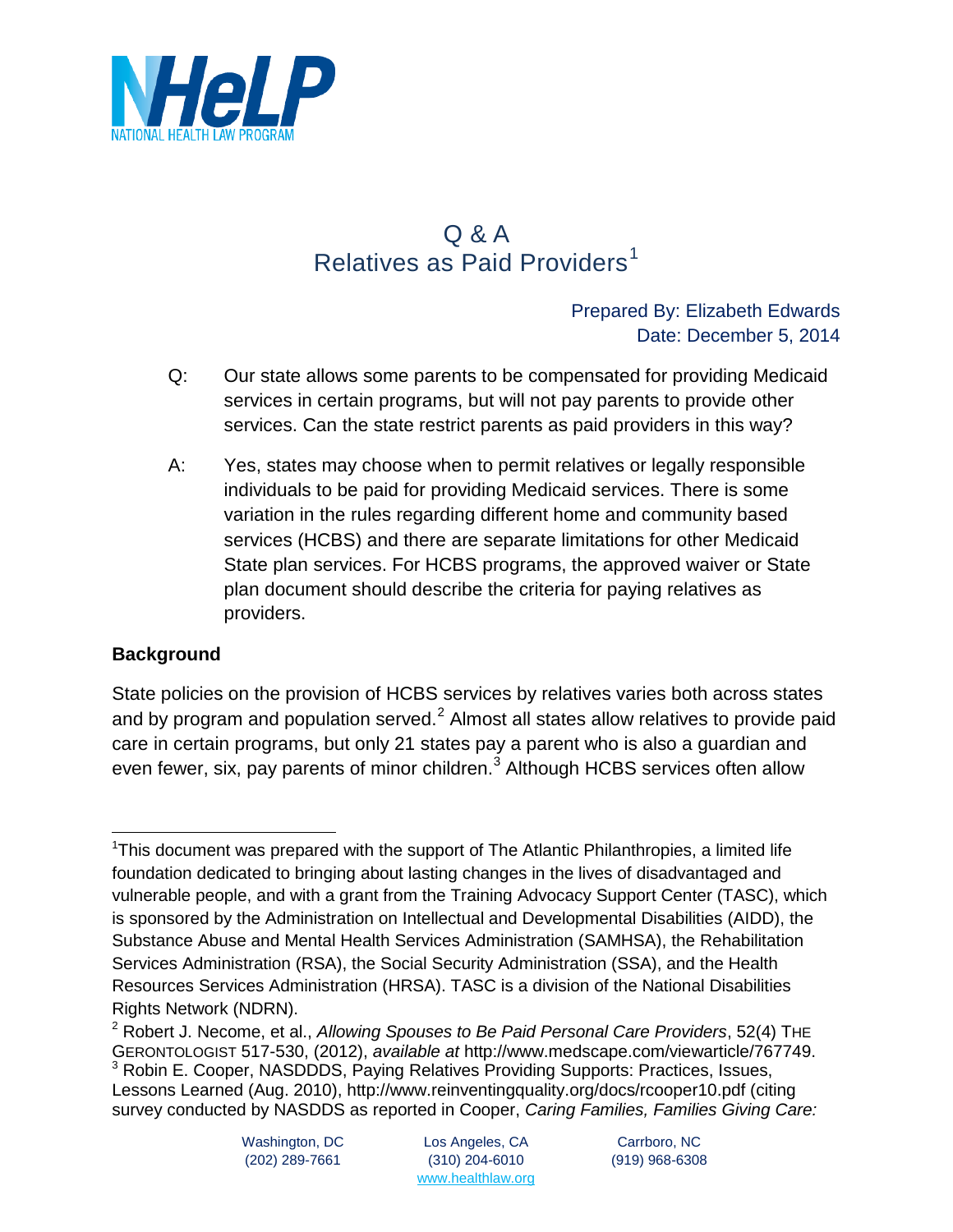relative providers, especially in self-directed options, State plan personal care services clearly prohibit payment for services by a family member, defined as a legally responsible person.<sup>[4](#page-8-0)</sup> State policies also differ on whether there are restrictions on the provider living with the individual being served, qualifications of the relative provider, application processes to serve as relative provider, etc.

State officials are sometimes reluctant to pay relatives as providers of care. They cite the existing responsibility for children and spouses, fear that substituting paid care for unpaid family care will increase costs, overreliance on a limited number of individuals as both paid supports and unpaid natural supports, burnout of caregivers, conflicts of interest, and isolation from the larger community if care is only provided by family members. But, studies have shown that those who receive paid supports from family members reported higher satisfaction with paid care and had either better or no worse outcomes on self-reported quality measures.<sup>[5](#page-8-1)</sup> Moreover, positive effects of respite may not occur if individuals or their family members do not trust others to provide quality care.<sup>[6](#page-8-2)</sup> Paid family caregivers have also been associated with neutral or positive outcomes, such as fewer hospital admissions and fewer institutional placements.<sup>[7](#page-8-3)</sup>

Paying legally responsible relatives is explicitly an option, not a requirement, for states in most HCBS programs. $8$  The following is an overview of the federal program requirements. However, because state policy choices on this topic vary it is important to check the approved waiver and state plan documents for additional information about a state's policies regarding whether and when to allow paid family.

<span id="page-8-2"></span>http://laborcenter.berkeley.edu/homecare/pdf/benjamin\_01.pdf. <sup>6</sup> Newcome, *supra* note 2.

<span id="page-8-4"></span><span id="page-8-3"></span><sup>8</sup> CMS, APPLICATION FOR A § 1915(C) HOME AND COMMUNITY-BASED WAIVER: INSTRUCTIONS, TECHNICAL GUIDE AND REVIEW CRITERIA1915(C) TECHNICAL GUIDE 119 (Jan. 2008), http://www.medicaid.gov/Medicaid-CHIP-Program-Information/By-

Topics/Waivers/Downloads/Technical-Guidance.pdf [hereinafter 1915(C) TECHNICAL GUIDE].



*Using Medicaid to Pay Relatives Providing Supports to Family Members*, NASDDDS (June 2010)).  $\overline{a}$ 

<span id="page-8-0"></span> $4$  42 U.S.C. § 1396d(a)(24)(B) ("not a member of the individual's family"); 42 C.F.R. § 440.167 (personal care services are not provided by a member of the individual's family and for purposes of this section, family member means a legally responsible relative). This prohibition is based on the presumption that legally responsible individuals may not be paid for supports that they are ordinarily obligated to provide. CMS, STATE MEDICAID MANUAL § 4442.3.B.1.

<span id="page-8-1"></span><sup>5</sup> Newcome, *supra* note 2; A.E. Benjamin and Ruth E. Matthias, *Comparing Consumer- and Agency-Directed Models: California's In-Home Supportive Services Program*, 24(3) GENERATIONS 85-87 (2000), *available at*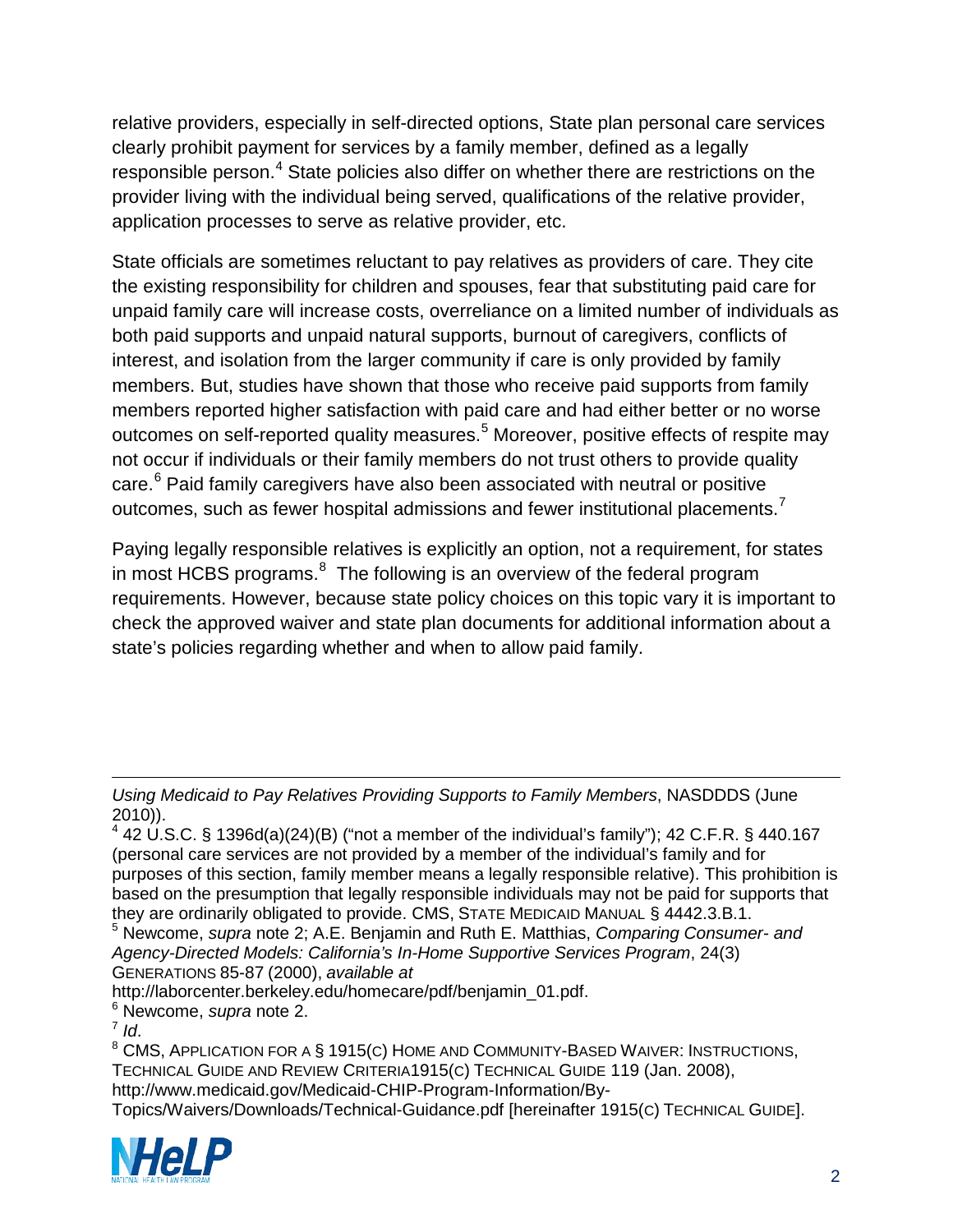# **1915(c) Waivers[9](#page-9-0)**

In 1915(c) HCBS waivers, states have the option of allowing waiver services to be provided by individuals who are related to the participant, including legal guardians. The State must make a separate choice regarding whether it will allow the provision of State Plan personal care services (PCS) or similar services by a legally responsible relative.<sup>[10](#page-9-1)</sup> PCS or waiver services can only be provided by a qualified individual who is not a legally responsible relative, except in specific extraordinary circumstances.<sup>[11](#page-9-2)</sup> For the purpose of waiver services, a legally responsible person is defined as "spouses or parent of minor children, when the services are those that these persons are already legally obligated to provide."<sup>[12](#page-9-3)</sup>

A person may have a relative or friend who is not legally responsible provide State Plan PCS if:

- the relative or friend meets the qualifications for providers of care,
- there are strict controls to assure that payment made to the relative or friend as providers only in return for specific services rendered, and
- the provision of care by the relative or friend is adequately justified, such as because there is a lack of other qualified providers in remote areas.<sup>[13](#page-9-4)</sup>

In limited circumstances, a legally responsible relative may provide "extraordinary services requiring specialized skills (e.g., skilled nursing, physical therapy) which such people are not already legally obligated to provide."<sup>[14](#page-9-5)</sup> Extraordinary care means, "care exceeding the range of activities that a legally responsible individual would ordinarily perform in the household on behalf of a person without a disability or chronic illness of the same age, and which are necessary to assure the health and welfare of the participant and avoid institutionalization."<sup>[15](#page-9-6)</sup> If a state allows for the provision of paid services by a legally responsible relative, it must specify:

• the types of legally responsible individuals who may be paid and what services they may provide,

<span id="page-9-6"></span><span id="page-9-5"></span><span id="page-9-4"></span><sup>15</sup> 1915(C) TECHNICAL GUIDE, *supra* note 8, at 119



<span id="page-9-0"></span> $9$  1915(d) waivers, although rarely used, do not allow the participant's spouse to provide services. 42 C.F.R. § 441.360(g).  $\overline{a}$ 

<span id="page-9-1"></span><sup>10</sup> 42 U.S.C. 1396n(c); 42 C.F.R. § 441.310(a)(2)(ii); 1915(C) TECHNICAL GUIDE, *supra* note 8, at 116. In a waiver application, item C-2-e asks about general waiver services and C-2-d is a much narrower question regarding personal services.

<span id="page-9-2"></span><sup>&</sup>lt;sup>11</sup> CMS, STATE MEDICAID MANUAL § 4442.3.B.1.

<span id="page-9-3"></span><sup>&</sup>lt;sup>12</sup> CMS, STATE MEDICAID MANUAL §4442.3.B.1.

<sup>13</sup> *Id.* at B.2.

<sup>14</sup> *Id.*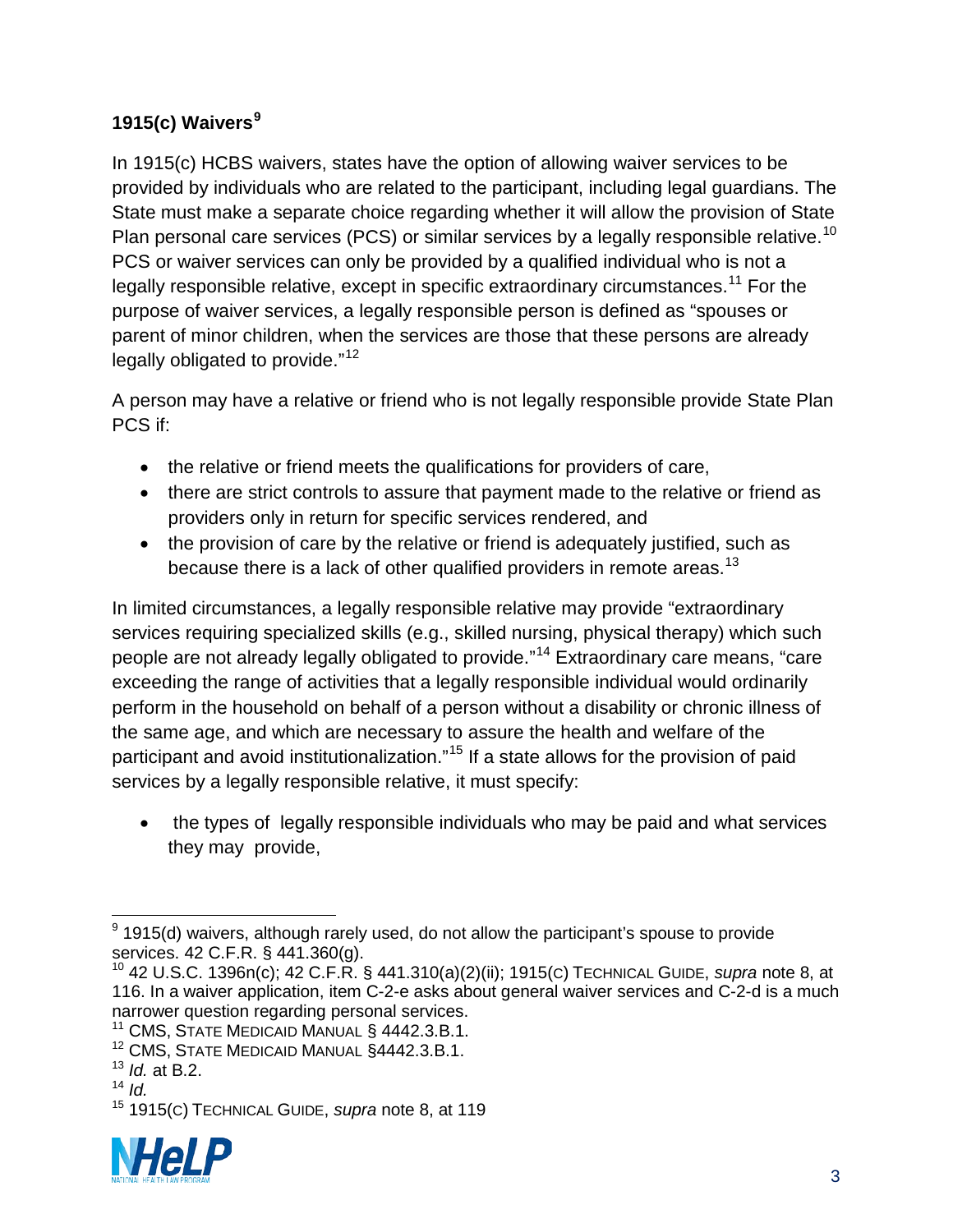- the applicable state policies that describe the circumstances when payment is authorized, including how the state distinguishes extraordinary from ordinary care,[16](#page-10-0)
- how the State ensures that the provision of services by the legally responsible individual is in the best interest of the participant, and
- the controls that are used to ensure that payments are made only for services rendered.<sup>[17](#page-10-1)</sup>

When a state provides for payment to legally responsible individuals for extraordinary care, it must monitor the services. The State must also have safeguards, such as limiting the amount of paid services that a legally responsible individual may furnish so as to take into account the amount of care that they would ordinarily provide; implementing payment review procedures; and addressing other foreseeable risks from such provision of services and any effect payment to the legally responsible person may have on the participant's eligibility.<sup>[18](#page-10-2)</sup> The guidance regarding safeguards for relatives and/or legal guardians that are not legally responsible or are not providing personal care is slightly different, but not substantially so.  $19$ 

It is in the state's discretion whether to allow the provision of services by family members and to specify the circumstances under which payment is permitted. These conditions are usually specified in the waiver document. The could include the lack of other providers available to serve the individual, that the specific needs of the individual can only be met by the legally responsible individual, etc. In addition to these conditions, the person must always meet the provider qualifications that apply to a service.<sup>[20](#page-10-4)</sup>

# **1915(i) State Plan Option**

A state may choose to allow relatives, legally responsible individuals, and legal guardians to provide 1915(i) services. The standards or protections used are very similar to those for 1915(c) waivers.<sup>[21](#page-10-5)</sup> A state must provide assurances that it has policies regarding the payment to qualified persons furnishing State plan HCBS who are relatives of the individual.

There must be additional policies and control if the State makes payment to qualified legally responsible individuals or legal guardians who provide State Plan HCBS. These policies are substantially similar to 1915(c) in that the State must specify:

<span id="page-10-5"></span><span id="page-10-4"></span><span id="page-10-3"></span><sup>&</sup>lt;sup>21</sup> The services allowed in a 1915(i) references those in 1915(c). 42 U.S.C. 1396n(i)(1). CMS seems to apply the 1915(c) standards about family providers to 1915(i).



<sup>16</sup> *Id.*  $\overline{\phantom{a}}$ 

<span id="page-10-1"></span><span id="page-10-0"></span><sup>17</sup> *Id.* at 118.

<span id="page-10-2"></span><sup>18</sup> *Id.* at 119.

<sup>19</sup> *Id.* at 121-122.

<sup>20</sup> *Id.* at 118.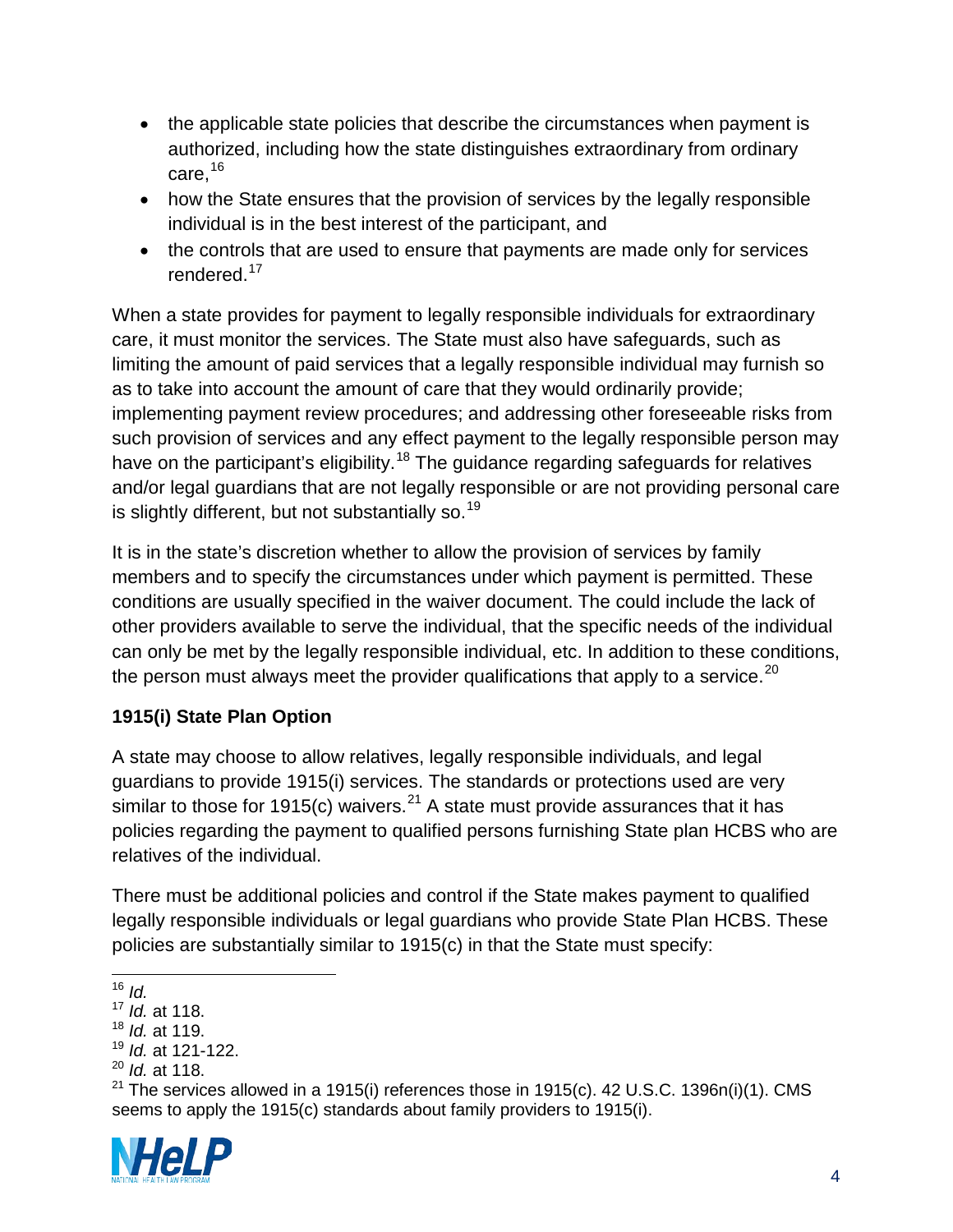- who may be paid to provide State plan HCBS;
- the specific State plan HCBS that can be provided;
- how the State ensures that the provision of services by such persons is in the best interest of the individual;
- the State's strategies for ongoing monitoring of services provided by such persons;
- the controls to ensure that payments are made only for services rendered; and
- if legally responsible individuals may provide person care or similar services, the policies to determine and ensure that the services are extraordinary.<sup>[22](#page-11-0)</sup>

# **1915(j) Self-Directed Personal Assistant Services**

In self-directed personal assistance services (PAS), participants set their own provider qualifications, train their PAS providers, and determine how much they pay for a service, support, or item.<sup>[23](#page-11-1)</sup> States may choose to allow people enrolled in a PAS to hire legally liable relatives, which are defined as "persons who have a duty under the provisions of State law to care for another person" and may include that parent (biological or adoptive) of a minor child, or the guardian of the minor child who must provide care to the child, legally-assigned caretaker relatives, and a spouse.  $24$  It is up to the States to determine what other relationships they include in their definition of legally responsible relatives.<sup>[25](#page-11-3)</sup>

If a person is acting as a participant's representative to direct the provision of selfdirected PAS, that person may not act as a provider of self-directed PAS to the participant.<sup>[26](#page-11-4)</sup> In a PAS program, the supports broker or consultant is supposed to provide sufficient assistance in dealing with service issues and CMS declined to require additional safeguards, relying on the financial management service entities to report irregularities and the oversight and monitoring activities of the State Medicaid agency.<sup>[27](#page-11-5)</sup>

<span id="page-11-5"></span><span id="page-11-4"></span><sup>&</sup>lt;sup>27</sup> Self-Directed Personal Assistance Services Program State Plan Option, 73 Fed. Reg. at 57869.



<span id="page-11-0"></span><sup>22</sup> This language is in the 1915(i) preprint under the Services section. *See, e.g.,* Indiana's 1915(i) for Behavioral and Primary Healthcare Coordination Services (SPA 13-013) (May 30, 2014) (state plan page 146), http://www.medicaid.gov/State-resource-center/Medicaid-State-Plan-Amendments/Downloads/IN/IN-13-013.pdf  $\overline{a}$ 

<span id="page-11-1"></span><sup>&</sup>lt;sup>23</sup> CMS, Self-Directed Personal Assistance Services 1915(j), http://www.medicaid.gov/medicaidchip-program-information/by-topics/long-term-services-and-supports/home-and-communitybased-services/self-directed-personal-assistant-services-1915-j.html [last visited Nov. 13, 2014]. <sup>24</sup> 42 U.S.C. 1396n(j)(B)(i); 42 C.F.R. § 441.450(c).

<span id="page-11-3"></span><span id="page-11-2"></span><sup>&</sup>lt;sup>25</sup> Self-Directed Personal Assistance Services Program State Plan Option (Cash and Counseling), 73 Fed. Reg. 57854, 57859 (Oct. 3, 2008) (to be codified at 42 C.F.R. pt. 441). <sup>26</sup> 42 C.F.R. § 441.480.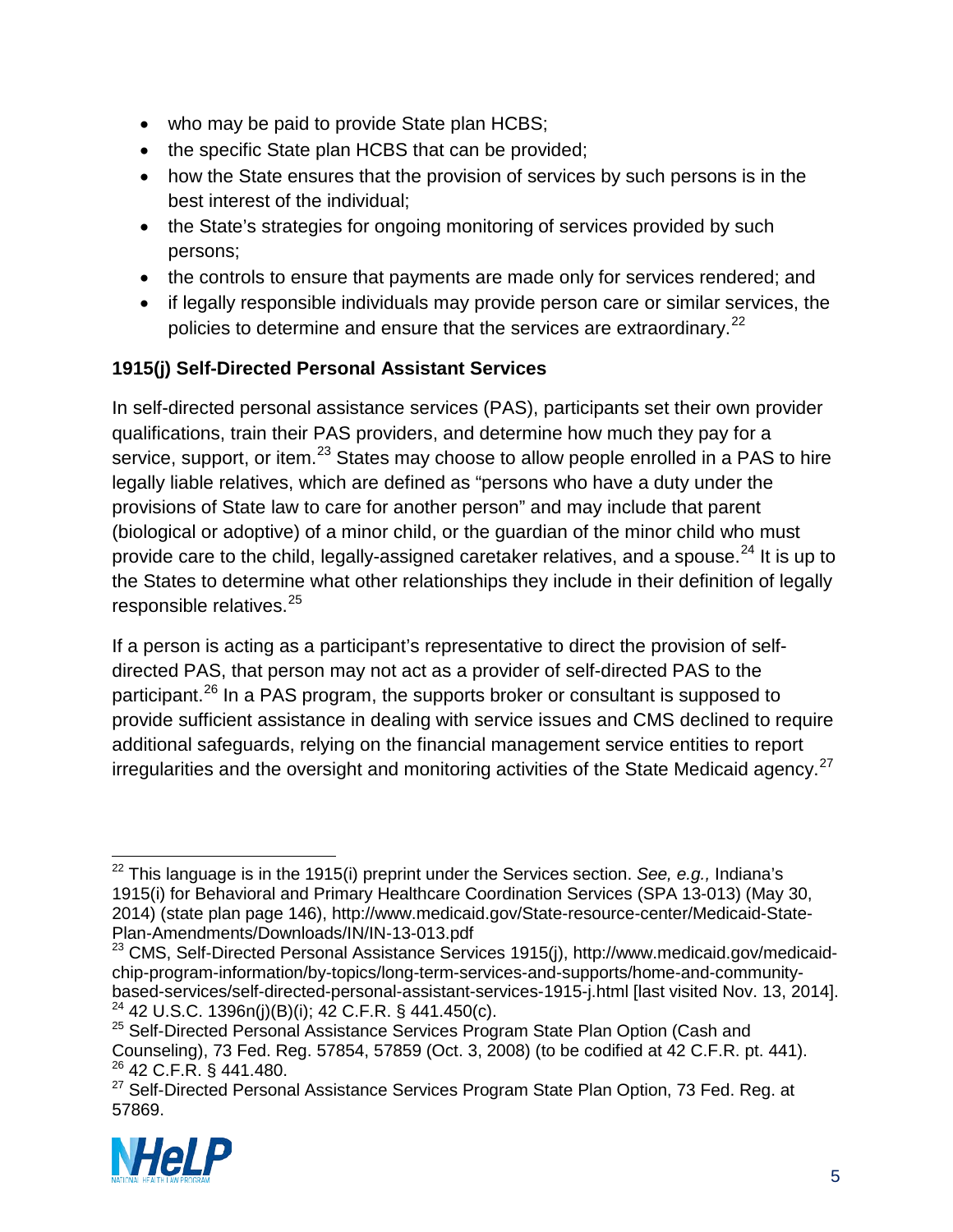# **1915(k) Community First Choice Option**

Community First Choice (CFC) options allow for paid relative caregivers, but if a person is acting as an individual's legal representative, that person may not also be a paid caregiver of an individual receiving services and supports.<sup>[28](#page-12-0)</sup> For purposes of the CFC option, a legal representative may be a parent, family member, guardian, advocate, or other person authorized by the individual to serve as a representative in connection with the provision of CFC services and supports.<sup>[29](#page-12-1)</sup> If the person is in a self-directed program, the individual has the right to hire "family members, or any other individual[]…provided they meet the qualifications to provide the services and supports established by the individual, including additional training."[30](#page-12-2)

CMS interprets the statute to require states to allow individuals in self-directed models to hire family members qualified to provide any service on the person-centered plan, but recognized that States have the option of only offering the agency-provider model. While CMS expects that the agency-provider model should allow an individual to exercise maximum control over who provides services to them, CMS cannot mandate agencies to employ individuals' family members for the purpose of providing CFC services.<sup>[31](#page-12-3)</sup> However, it is strongly encouraged.<sup>[32](#page-12-4)</sup> However, a person cannot be a person's individual representative and their provider.<sup>[33](#page-12-5)</sup>

# **State Plan Personal Care Services**

States call personal care services (PCS) a variety of names, including personal attendant services, personal assistance services, or attendant care services. State plan PCS can only be provided by a qualified individual "who is not a member of the individuals' family."[34](#page-12-6) The regulation further defines a family member as "a legally responsible relative."[35](#page-12-7) Generally, legally responsible relative refers to spouses of recipients and parents of minor recipients, including stepparents who are legally

<span id="page-12-1"></span><span id="page-12-0"></span><sup>29</sup> *Id.* 

<span id="page-12-7"></span><span id="page-12-6"></span> $34$  42 U.S.C. § 1396d(a)(24); 42 C.F.R. § 440.167(a)(2). <sup>35</sup> 42 C.F.R. § 440.167(b).



<sup>&</sup>lt;sup>28</sup> 42 C.F.R. § 441.505.  $\overline{a}$ 

<span id="page-12-2"></span> $30$  42 C.F.R. § 42 C.F.R. § 441.565(c). This follows the intent of the statute that the supports in a CFC program be "provided by an individual who is qualified to provide such services, including family members (as defined by the Secretary)."  $42 \text{ U.S.C. } 1396n(k)(1)(A)(iv)(III)$ .

<span id="page-12-3"></span><sup>&</sup>lt;sup>31</sup> Community First Choice Option, 77 Fed. Reg. 26828, 26879-80 (May 7, 2012) (to be codified at 42 C.F.R. pt.441).

<sup>32</sup> *Id.*

<span id="page-12-5"></span><span id="page-12-4"></span><sup>&</sup>lt;sup>33</sup> For an example of a state policy on how to address this conflict, see Oregon, http://www.dhs.state.or.us/policy/spd/transmit/ar/2013/ar13085.pdf. Oregon transitioned its 1915(c) waiver into a 1915(k) state plan option and had to adjust the policies because of the 1915(k) rules.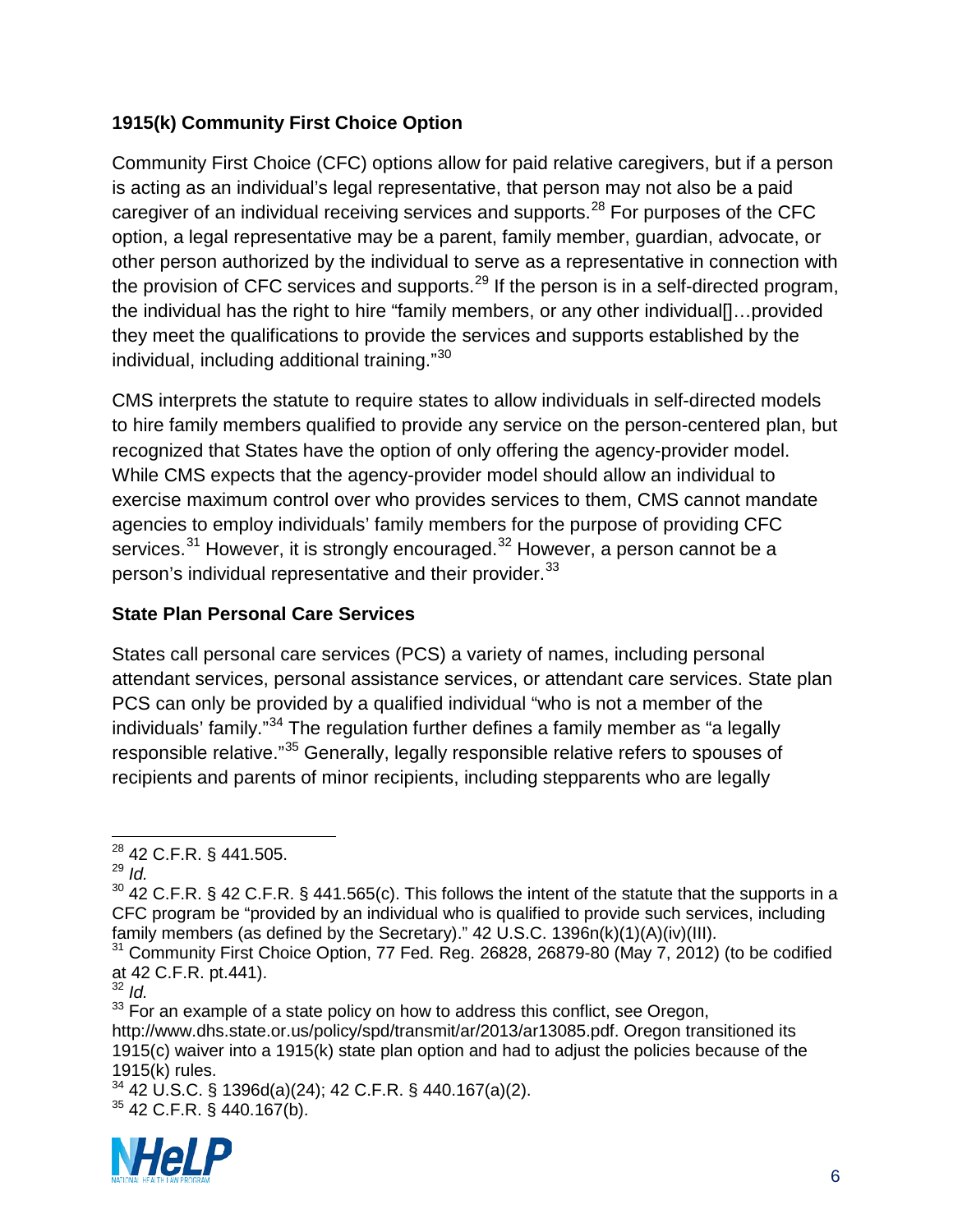responsible for minor children.<sup>[36](#page-13-0)</sup> Legally responsible individual does not usually include the parent of an adult beneficiary, including a parent who may also be a legal guardian, or other types of relatives. However, the definition of legally responsible relative will vary, depending on the responsibilities imposed under State law or under custody or guardianship arrangements.<sup>[37](#page-13-1)</sup> States can also further restrict which family members can qualify as providers through the way they define "family members" for purposes of PCS.<sup>[38](#page-13-2)</sup> Therefore, the family members who may be allowed to be a qualified provider for state plan PCS may be different based on the state and the individual's own situation.

# **Case Law**

Limited case law exists on the question of relative providers. In *Calenzo v. Shah*, a participant in one of the State's self-directed waiver options contested the denial of his stepfather providing paid support services. *[39](#page-13-3)* In *Calenzo* the state regulation did not allow payment for personal care services by a spouse, parent, son, son-in-law, daughter, or daughter-in-law and the Department had refused to allow the adult individual's step-father to be a paid provider, saying that step-parents were supposed to be included in the term "parent". The Department argued that such a reading would be consistent with the federal regulations and statute. The court found that the lack of ambiguity in the language of the state regulations and the detailed list of relationships, including the failure to include stepparents, did not give fair notice and the denial lacked a rational basis, thus the denial should be overturned. The court said that if the state regulations were inconsistent with federal, then the solution was to amend the regulation, not read into the regulation a term that is clearly not there.<sup>[40](#page-13-4)</sup>

In *Peers v. Harvey[41](#page-13-5)*, Mr. Peers' sister was providing State plan personal care services to her adult brother. When their mother had to go to the hospital and could not provide the care she was providing to Mr. Peers, the sister asked for additional hours to cover the additional services. During this request, the Department realized that the sister was being paid to provide care, in violation of their state statute and the federal regulations at the time. Mr. Peers' filed suit to continue to allow his sister to provide services, saying

<span id="page-13-5"></span><span id="page-13-4"></span><span id="page-13-3"></span><sup>&</sup>lt;sup>41</sup> No. A-97-592, 1998 WL 800963 (Neb. Ct. App.).



<span id="page-13-0"></span> $^{36}$  Coverage of Personal Care Services, 62 Fed. Reg. 47896, 47899 (Sept. 11, 1997) (to be codified at 42 C.F.R. pt. 440); State Medicaid Manual, 4480.D. This definition is identical to that for HCBS waiver services. If stepparents are not legally responsible for the recipient in some States, they could provide PCS under this definition, but States can further restrict which family members can qualify as providers by extending the definition to apply to individuals other than those legally responsible for the recipient.  $\overline{a}$ 

<span id="page-13-1"></span><sup>&</sup>lt;sup>37</sup> CMS, STATE MEDICAID MANUAL §4480.D.

<span id="page-13-2"></span><sup>&</sup>lt;sup>38</sup> Coverage of Personal Care Services, 62 Fed. Reg. at 47899.

 $\frac{39}{112}$  A.D.3d 709, 976 N.Y.S.2d 555 (App. Div. 2013).<br> $\frac{40}{11}$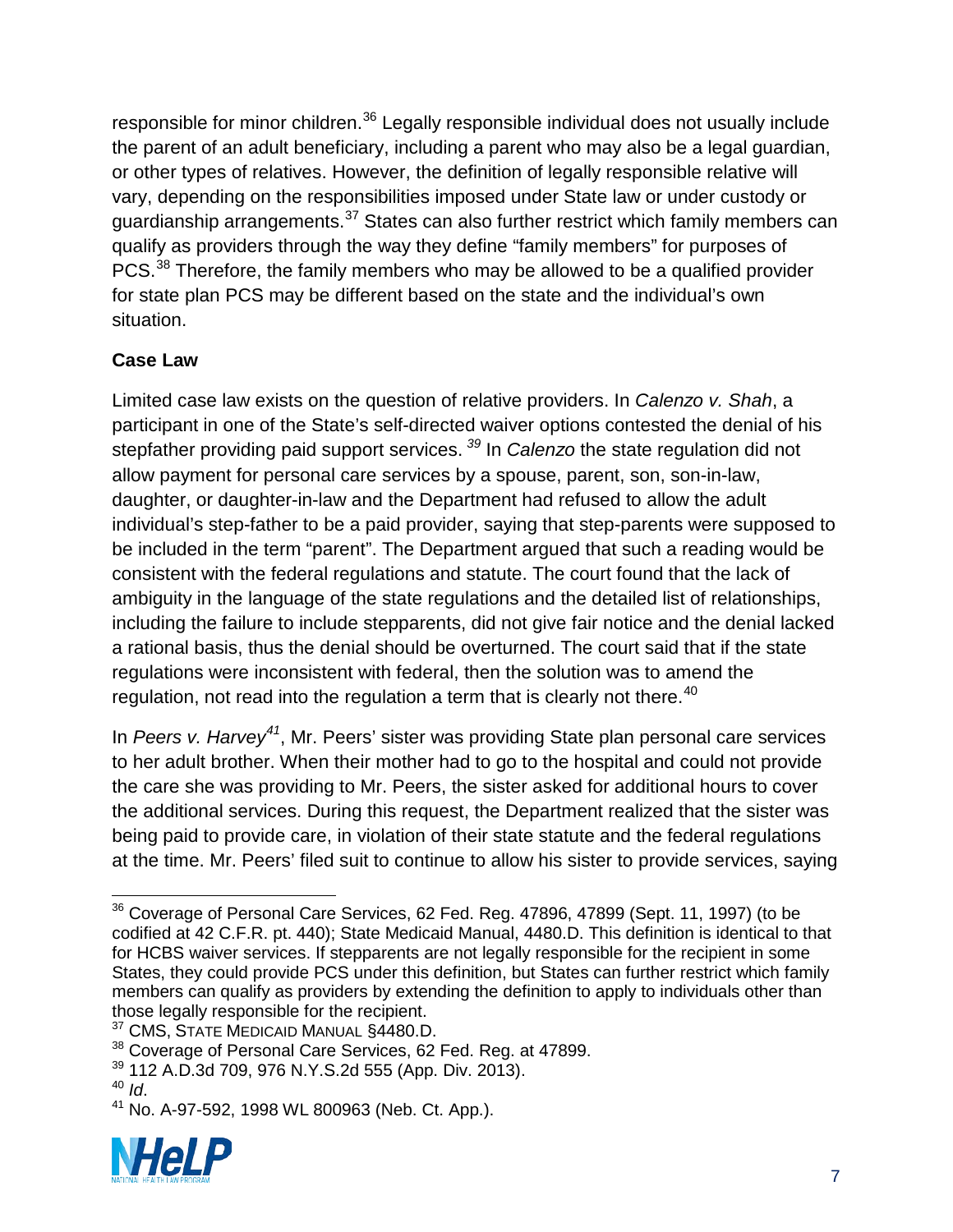that he may suffer harm if she does not provide services and that they may not be able to find a provider at the wages offered. They argued estoppel and laches and that the state should have to request a waiver. The court found none of these arguments persuasive. [42](#page-14-0)

# **Conclusion**

The shortage of qualified providers in most states means that it is often difficult for all individuals to find the necessary providers. Many individuals rely on paid family members for the reliable, effective provision of supports. These difficulties may increase with the wage and hour rules on overtime requirements for home care workers that will soon go into effect.<sup>[43](#page-14-1)</sup> Although the difficulty in finding providers may increase reliance on paid family support, there should be a sufficient network of non-family providers for the services. In addition, states cannot supplant needed paid services with natural, unpaid support unless those supports are provided voluntarily in lieu of an attendant.<sup>[44](#page-14-2)</sup> Although states can set up policies for when a family member may provide services, any changes to provider policies should always consider the effect on access to providers. State policies regarding family providers are evolving and it is important to maintain focus on what the individual needs, maintaining sufficient providers to meet those needs reliably and how best to support a person's community living.

<span id="page-14-0"></span><sup>42</sup>  $\overline{d}$ .

http://www.dol.gov/whd/regs/compliance/whdfs79f.htm. The rule goes into effect January 1, 2015, but the Department has announced a time-limited non-enforcement policy for six months and a subsequent six months during which the Department will exercise prosecutorial discretion, taking into consideration good faith efforts at compliance. U.S. Dep't of Labor, http://social.dol.gov/blog/an-announcement-concerning-the-home-care-final-rule/.

<span id="page-14-2"></span><sup>44</sup> See, e.g., 42 C.F.R. § 441.540; see also Jensen v. Missouri Dep't of Health & Senior Servs., 186 S.W.3d 857 (Mo. Ct. App. 2006) (holding state requirements regarding unmet need and undue hardship conflict with federal law because they consider family resources of adult recipients). In Jensen, the court determined that the State's waiver requirement regarding unmet need and undue hardship conflicted with federal law to the extent that they considered family resources of the adult recipient. Ms. Jensen had been receiving aide hours provided by her mother seven days a week. These hours were cut to five days a week on the basis that she had not document that it would not be an "undue hardship" for her parents to meet her needs on the additional two days. The assessment of Ms. Jensen indicated an unmet need for seven days per week, but because the evaluator determined that the family would meet her needs if a paid assistant were not available, the Department only authorized five days of paid assistance. *Id.*



<span id="page-14-1"></span><sup>&</sup>lt;sup>43</sup> U.S. Dep't of Labor, Fact Sheet #79F: Paid Family or Household Members in Certain Medicaid-Funded and Certain Other Publicly Funded Programs Offering Home Care Services under the Fair Labor Standards Act (FLSA) (June 2014),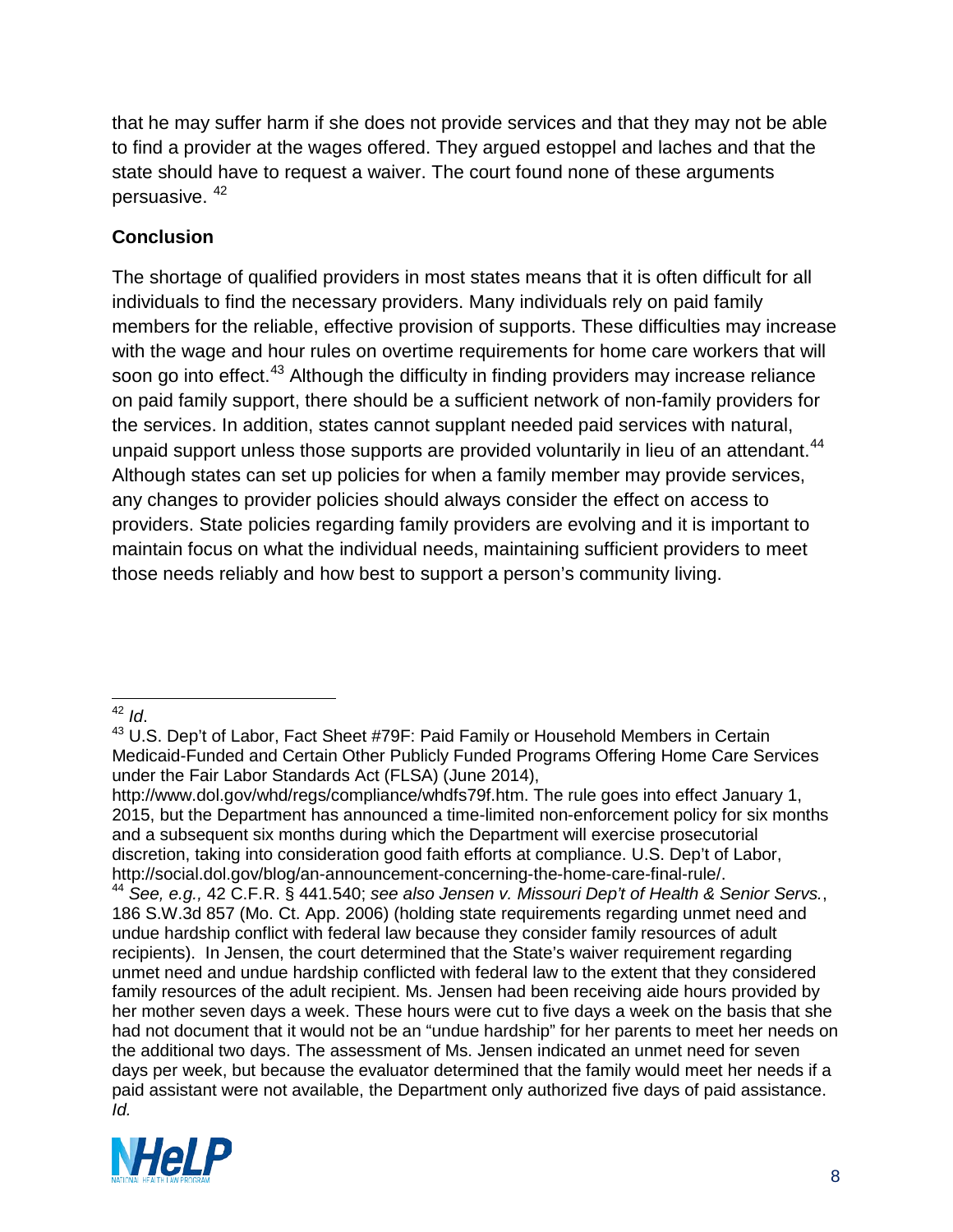# Application for a  $\bigotimes$ 1915(c) Home and Community-**Based Services Waiver**

# PURPOSE OF THE HCBS WAIVER PROGRAM

The Medicaid Home and Community-Based Services (HCBS) waiver program is authorized in @1915(c) of the Social Security Act. The program permits a State to furnish an array of home and community-based services that assist Medicaid beneficiaries to live in the community and avoid institutionalization. The State has broad discretion to design its waiver program to address the needs of the waiver $\bullet$ s target population. Waiver services complement and/or supplement the services that are available to participants through the Medicaid State plan and other federal, state and local public programs as well as the supports that families and communities provide.

The Centers for Medicare & Medicaid Services (CMS) recognizes that the design and operational features of a waiver program will vary depending on the specific needs of the target population, the resources available to the State, service delivery system structure, State goals and objectives, and other factors. A State has the latitude to design a waiver program that is cost-effective and employs a variety of service delivery approaches, including participant direction of services.

Request for a Renewal to a @1915(c) Home and Community-Based Services Waiver

# 1. Major Changes

Describe any significant changes to the approved waiver that are being made in this renewal application: The Home and Community Based Services Waiver was AMENDED less than a year ago to include the following changes.

Application for a ©1915(c) Home and Community-Based Services Waiver

# 1. Request Information (1 of 3)

A. The State of Kentucky requests approval for a Medicaid home and community-based services (HCBS) waiver under the authority of @1915(c) of the Social Security Act (the Act).

**B. Program Title** (optional - this title will be used to locate this waiver in the finder): Home and Community Based Waiver

#### C. Type of Request: renewal

Requested Approval Period: (For new waivers requesting five year approval periods, the waiver must serve individuals who are dually eligible for Medicaid and Medicare.)

3 years 5 years

Original Base Waiver Number: KY.0144 Waiver Number:KY.0144.R06.00 Draft ID: KY.001.06.00 D. Type of Waiver (select only one):

**Regular Waiver** 

E. Proposed Effective Date:  $(mm/dd/yy)$ 08/01/15

Approved Effective Date: 08/01/15

# 1. Request Information (2 of 3)

F. Level(s) of Care. This waiver is requested in order to provide home and community-based waiver services to individuals who, but for the provision of such services, would require the following level(s) of care, the costs of which would be reimbursed under the approved Medicaid State plan (check each that applies):

**Hospital** 

Select applicable level of care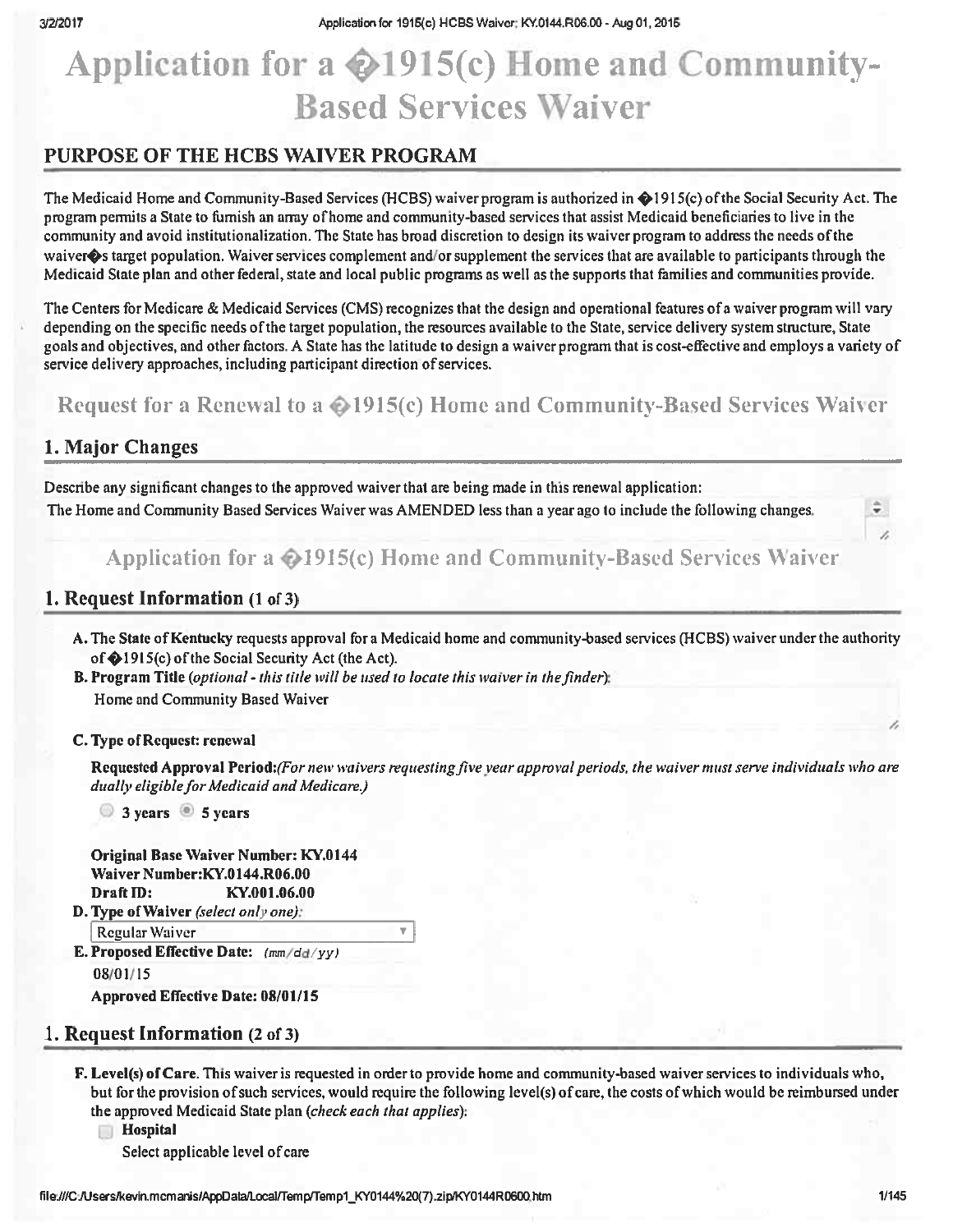Case managers employed by a qualified provider shall have:

# **Appendix C: Participant Services**

# C-2: General Service Specifications (1 of 3)

- a. Criminal History and/or Background Investigations. Specify the State's policies concerning the conduct of criminal history and/or background investigations of individuals who provide waiver services (select one):
	- lacktriangleright No. Criminal history and/or background investigations are not required.
	- Yes. Criminal history and/or background investigations are required.

Specify: (a) the types of positions (e.g., personal assistants, attendants) for which such investigations must be conducted; (b) the scope of such investigations (e.g., state, national); and, (c) the process for ensuring that mandatory investigations have been conducted. State laws, regulations and policies referenced in this description are available to CMS upon request through the Medicaid or the operating agency (if applicable):

All employees of enrolled waiver providers and representatives and employees of members participating in the Participant Directed Services Option are required to submit to a state criminal background check. DAIL will conduct

- b. Abuse Registry Screening. Specify whether the State requires the screening of individuals who provide waiver services through a State-maintained abuse registry (select one):
	- No. The State does not conduct abuse registry screening.
	- **E** Yes. The State maintains an abuse registry and requires the screening of individuals through this registry.

Specify: (a) the entity (entities) responsible for maintaining the abuse registry; (b) the types of positions for which abuse registry screenings must be conducted; and, (c) the process for ensuring that mandatory screenings have been conducted. State laws, regulations and policies referenced in this description are available to CMS upon request through the Medicaid agency or the operating agency (if applicable):

All employees of the waiver providers and employees of the Participant Directed Services Option non-medical waiver services are required to submit to screening through a State-maintained abuse registry. DMS or DAIL conduct

# **Appendix C: Participant Services**

# C-2: General Service Specifications (2 of 3)

c. Services in Facilities Subject to §1616(e) of the Social Security Act. Select one:

- No. Home and community-based services under this waiver are not provided in facilities subject to §1616(e) of the Act.
- $\bullet$  Yes. Home and community-based services are provided in facilities subject to §1616(e) of the Act. The standards that apply to each type of facility where waiver services are provided are available to CMS upon request through the Medicaid agency or the operating agency (if applicable).

# **Appendix C: Participant Services**

C-2: General Service Specifications (3 of 3)

d. Provision of Personal Care or Similar Services by Legally Responsible Individuals. A legally responsible individual is any person who has a duty under State law to care for another person and typically includes: (a) the parent (biological or adoptive) of a minor child or the guardian of a minor child who must provide care to the child or (b) a spouse of a waiver participant. Except at the option of the State and under extraordinary circumstances specified by the State, payment may not be made to a legally responsible individual for the provision of personal care or similar services that the legally responsible individual would ordinarily perform or be responsible to perform on behalf of a waiver participant. Select one: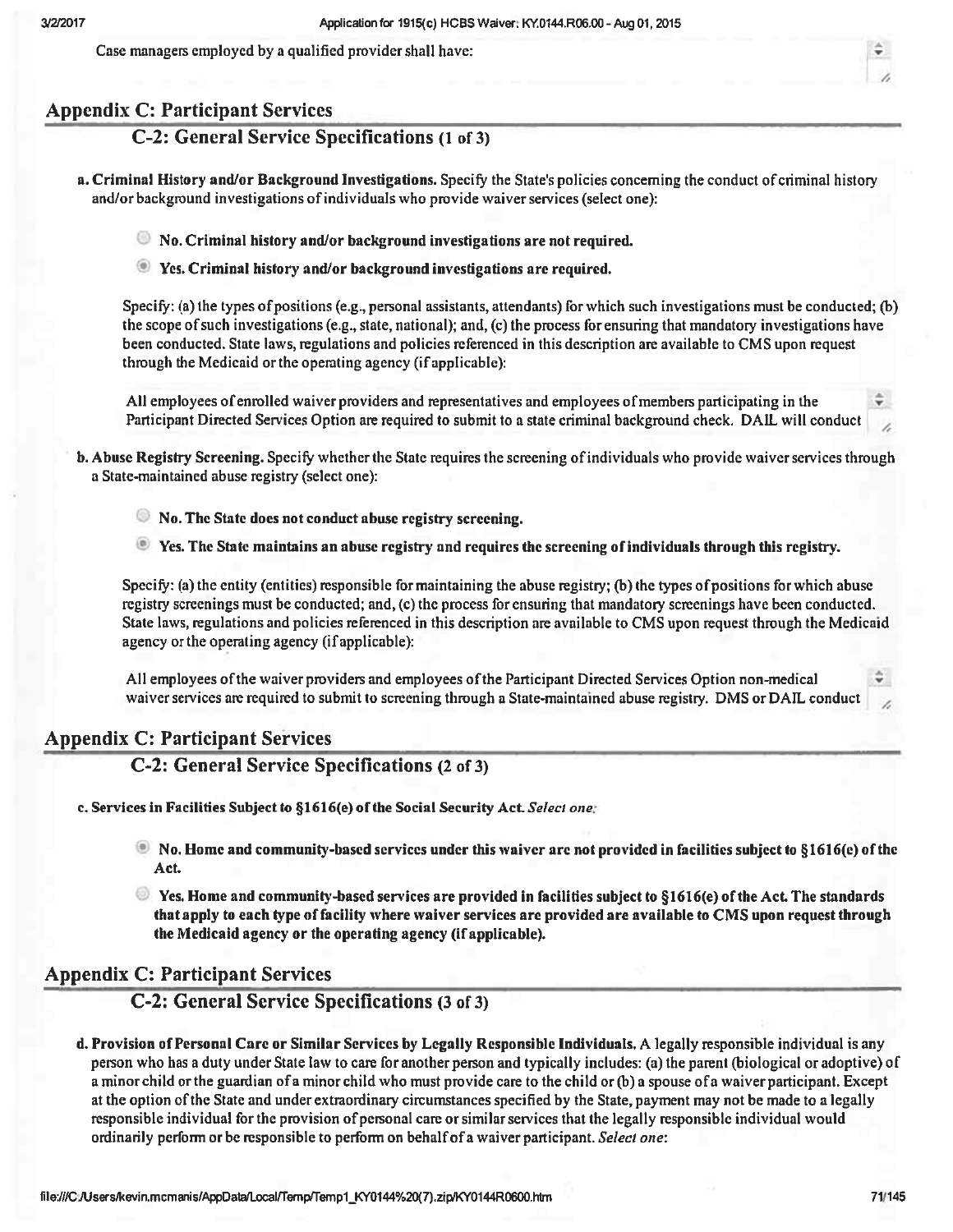- to No. The State does not make payment to legally responsible individuals for furnishing personal care or similar services.
- See. The State makes payment to legally responsible individuals for furnishing personal care or similar services when they are qualified to provide the services.

Specify: (a) the legally responsible individuals who may be paid to furnish such services and the services they may provide; (b) State policies that specify the circumstances when payment may be authorized for the provision of *extraordinary care* by a legally responsible individual and how the State ensures that the provision of services by a legally responsible individual is in the best interest of the participant; and, (c) the controls that are employed to ensure that payments are made only for services rendered. Also, specify in Appendix  $C-1/C-3$  the personal care or similar services for which payment may be made to legally responsible individuals under the State policies specified here.

This service is available only through participant directed opportunities and only in specified extraordinary

- e. Other State Policies Concerning Payment for Waiver Services Furnished by Relatives/Legal Guardians. Specify State policies concerning making payment to relatives/legal guardians for the provision of waiver services over and above the policies addressed in Item C-2-d. Select one:
	- $\bullet$  The State does not make payment to relatives/legal guardians for furnishing waiver services.
	- The State makes payment to relatives/legal guardians under specific circumstances and only when the relative/guardian is qualified to furnish services.

Specify the specific circumstances under which payment is made, the types of relatives/legal guardians to whom payment may be made, and the services for which payment may be made. Specify the controls that are employed to ensure that payments are made only for services rendered. Also, specify in Appendix C-1/C-3 each waiver service for which payment may be made to relatives/legal guardians.

Under no circumstances may a legal guardian or an immediate family member provide traditional waiver services. Immediate family member is defined according to KRS 205.8451 as: a parent, grandparent, spouse, child, stepchild,

Relatives/legal guardians may be paid for providing waiver services whenever the relative/legal guardian is qualified to provide services as specified in Appendix C-1/C-3.

Specify the controls that are employed to ensure that payments are made only for services rendered.

© Other policy.

Specify:

f. Open Enrollment of Providers, Specify the processes that are employed to assure that all willing and qualified providers have the opportunity to enroll as waiver service providers as provided in 42 CFR §431.51:

Provider enrollment is continuous and open to any individual or entity that meets provider qualifications. A potential provider may make application by contacting provider enrollment through a toll free number, completing the application

# **Appendix C: Participant Services**

# **Ouality Improvement: Oualified Providers**

As a distinct component of the State  $\otimes$ s quality improvement strategy, provide information in the following fields to detail the State  $\otimes$ s methods for discovery and remediation.

#### a. Methods for Discovery: Qualified Providers

The state demonstrates that it has designed and implemented an adequate system for assuring that all waiver services are provided by qualified providers.

file:///C:/Users/kevin.mcmanis/AppData/Local/Temp/Temp1\_KY0144%20(7).zip/KY0144R0600.htm

÷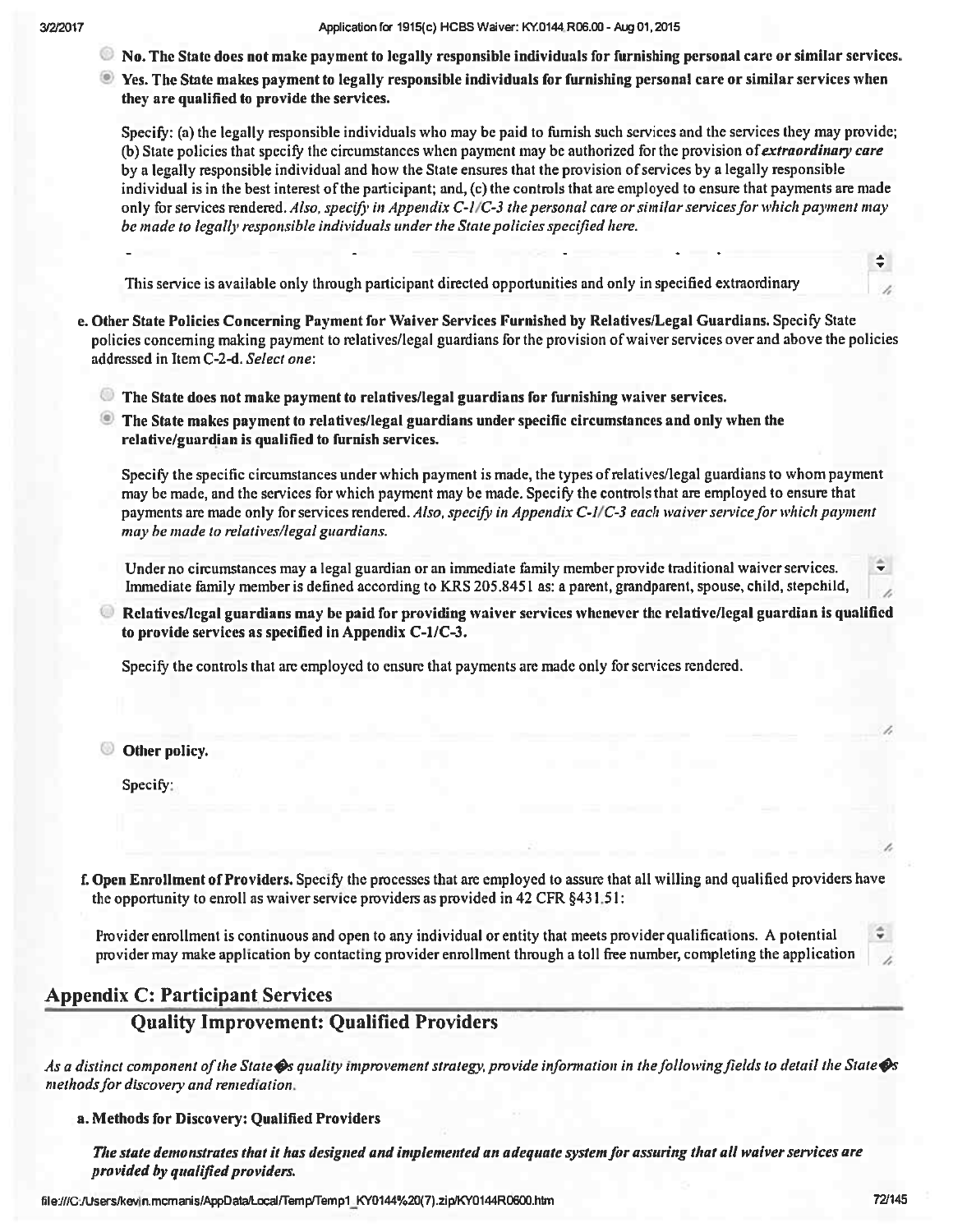# Discussion: Items C-2-d and C-2-e

Items  $C_2$ -d and C-2-e address similar topics but are distinct. Both concern state policies regarding payment for the provision of waiver services by individuals who are related to the participant (and, in the case of Item C-2-e, a legal guardian of a participant). However, the scope of Item C-2-d is narrow. It solely concerns payment for the provision of *personal care* or similar services by legally responsible individuals (e.g., a parent of minor child or a spouse). The instructions for Item C-2-d below define "personal care or similar services."

Item C-2-e addresses state policies regarding the payment for the provision of any type of waiver service by a relative or legal guardian, including the provision of services other than personal care by legally responsible individuals (keeping in mind that the provision of personal care or similar services by such persons has been addressed in Item C-2-d). In this item, a state specifies whether it permits payments to relatives or legal guardians for waiver services and, if so, any conditions or limitations that the state places on such payments. For example, a state may decide to make payments to relatives or legal guardians only in certain circumstances, for limited periods of time, or permit payment to be made only to specified types of relatives (e.g., relatives who do not reside in the same household as the participant).

It is up to the state to decide whether to provide for either type of payment and, when such payments are made, to specify the circumstances when they are permitted. In the Appendix C-3 service specification template there are check-offs as to whether the state allows for the provision of a service by a legally responsible individual and/or a relative/legal guardian. The conditions on payment specified in Items C-2-d and C-2-e apply to these check-offs. For example, if a state provides in Item C-2-e that a relative may fornish waiver transportation services only when there is no other provider available, then that that condition applies when "relative/legal gyardian" is checked as a potential provider of the transportation service in Appendix C-3

Whenever a legally responsible individual or relative/legal guardian is paid for the provision of a wajver service, the person must meet the provider qualifications that apply to a service and there must be a properly-executed provider agreement. In addition, other requirements such as the proper documentation and monitoring of the provision of services also apply.

#### Ítem C-2-d: Provision of Personal Care or Similar Services by Legally Responsible Individuals

#### **Instructions**

Select whether the waiver provides for *extraordinary care* payments to legally responsible individuals for the provision of personal care or similar services. If so, specify: (a) the types of legally responsible individual(s) who may be paid to furnish such services and the services they may provide; (b) applicable state policies that specify the circumstances when payment may be authorized for extraordinary care by a legally responsible individual and how the State ensures that the provision of services by a legally responsible individual is in the best interest of the participant; and, (c) the controls that are used to ensure that payments are made only for services rendered.

#### **Technical Guidance**

CMS policy is that payments for personal care or similar services delivered by *legally responsible individuals* (as defined in state law but typically the parent of a minor child or a spouse) are not eligible for Federal financial participation. Legally responsible individuals do not include the parent of an adult beneficiary (including a parent who also may be a legal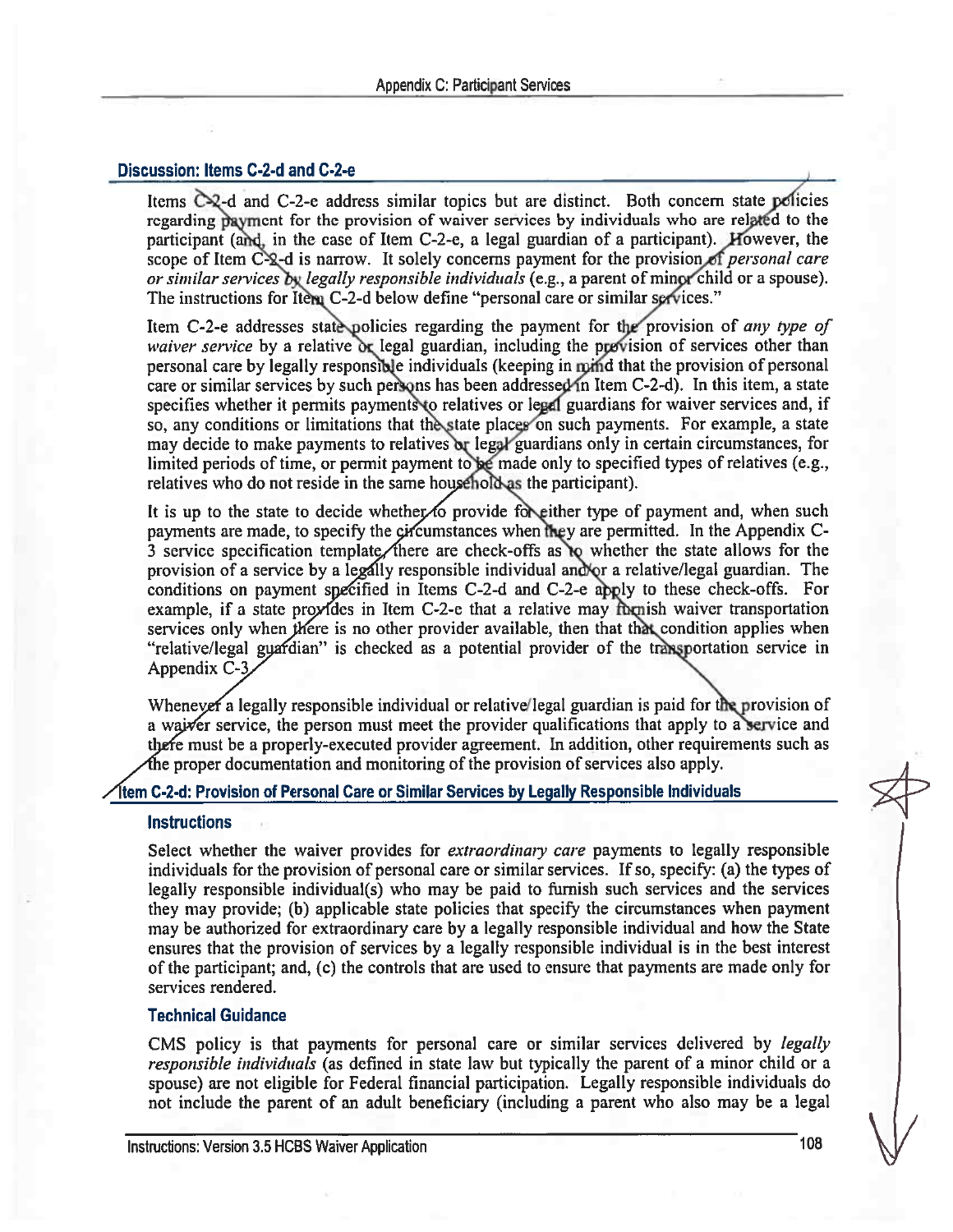guardian) or other types of relatives, except as provided in state law). 42 CFR §440.167 prohibits FFP for payments to legally responsible individuals for the provision of State plan personal care services. This prohibition is based on the presumption that legally responsible individuals may not be paid for supports that they are ordinarily obligated to provide. See also Section 4442.3.B.1 of the State Medicaid Manual.

Through an HCBS waiver, a state may elect to make payment for personal care or similar services that are rendered by legally responsible individuals when such services are deemed extraordinary care so long as the state specifies satisfactory criteria for authorizing such payments. The criteria must include how the state will distinguish extraordinary from ordinary care. By extraordinary, CMS means care exceeding the range of activities that a legally responsible individual would ordinarily perform in the household on behalf of a person without a disability or chronic illness of the same age, and which are necessary to assure the health and welfare of the participant and avoid institutionalization.

States are not required to, but may also specify other limitations, such as specific circumstances under which legally responsible individuals may be paid providers. Such limitations could include the lack of other providers who are available to serve the participant during periods when the legally responsible individual would otherwise be absent from the home and, thereby, must remain in the home to care for the participant or when the specific needs of the participant can only be met by a legally responsible individual. In any case, providing for payments to legally responsible individuals is a state option, not a Federal requirement.

In the context of this item, personal care or similar services mean: (a) personal care (assistance with ADLs or IADLs) whether furnished in the home or the community and however titled by the state in the waiver (e.g., personal assistance, attendant care, etc.) and (b) closely related services such as home health aide, homemaker, chore and companion services.

When a state provides for the payment to legally responsible individuals for extraordinary care. the service must meet all the waiver criteria required when delivered by a customary provider, as well as satisfy some additional protections. The legally responsible individual must meet the provider qualifications (as specified in Appendix C-3) that the state has established for the personal care or similar services for which payment may be made, and the state must conduct monitoring of such services as provided in Appendix D-2, including the required documentation and assurance that the services are delivered in accordance with the service plan. In addition, such arrangements require the proper execution of a provider agreement. State policies should include additional safeguards such as:

- Determining that the provision of personal care or similar services by a legally responsible individual is in the best interests of the waiver participant. A state should consider establishing safeguards when the legally responsible individual has decision-making authority over the selection of providers of waiver services to guard against self-referral.
- Limiting the amount of services that a legally responsible individual may furnish. For example, a state may decide to limit the amount to no more than 40 hours in a week and thereby take into account the amount of care that a legally responsible individual ordinarily would provide. When there is such a limitation, it should be reflected in the limitations section of the service specification in Appendix C-3.
- Implementing payment review procedures to ensure that the services for which payment is made have been rendered in accordance with the service plan and the conditions that the state has placed on the provision of such services.
- Addressing other foreseeable risks that might attend the provision of services by legally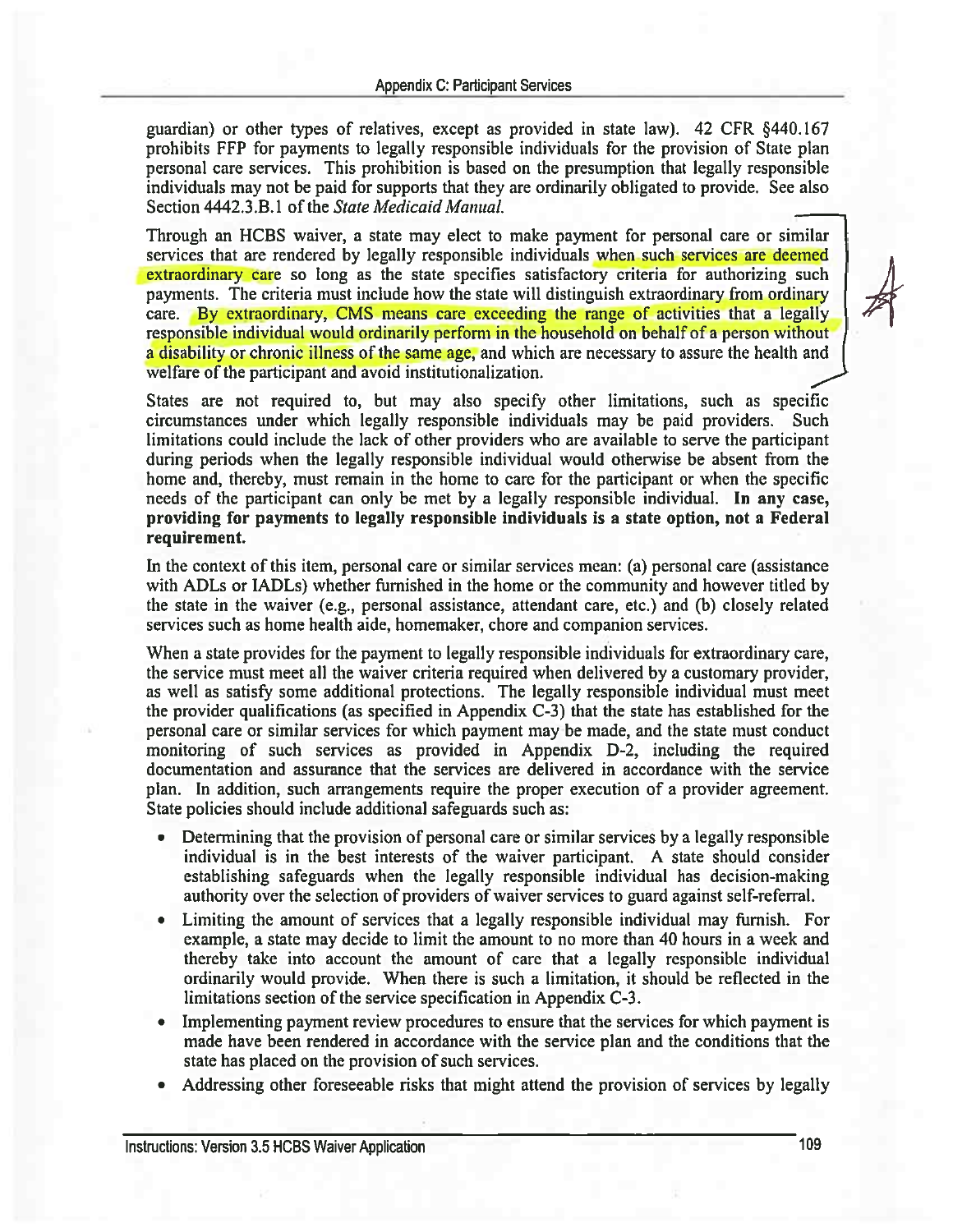responsible individuals.

In addition, states should be aware that unless the waiver uses institutional eligibility rules that disregard the family income of a child waiver participant, paying a legally responsible relative may affect the child's eligibility for Medicaid.

To summarize, when a state provides for payment to legally responsible individuals for the provision of personal care or similar services, the services will be equivalent to services supplied by other types of providers, with some additional protections. The waiver must specify:

- Whether payment is made to the parent(s) of minor children, spouses, or both or other (as defined by state law);
- The waiver personal care or similar services for which payment will be made;
- How the state distinguishes extraordinary care from ordinary care and any limitations of the circumstances under which payment will be authorized;
- Limitations on the amount of services for which payment will be made;
- How it is established that the provision of personal care or similar services by a legally responsible individual is in the best interests of the participant; and,
- How it is determined that payments are made for services rendered.

#### **CMS Review Criteria**

When the waiver provides for the payment for personal care or similar services to legally responsible individuals for extraordinary care, the waiver specifies:

- The types of legally responsible individuals to whom payment may be made;  $\bullet$
- The waiver personal care or similar services for which payment may be made;  $\bullet$
- The method for determining that the amount of personal care or similar services  $\bullet$ provided by legally responsible individual is "extraordinary care," exceeding the ordinary care that would be provided to a person without a disability of the same age;
- Limitations on the amount of personal care or similar services for which payment may be made;
- How it is established that the provision of personal care or similar services by a legally  $\bullet$ responsible individual is in the best interests of the participant; and,
- The procedures that are used to ensure that payments are made for services rendered.

# Item C-2-e: State Policies Concerning Payment for Waiver Services Furnished by Relatives/ Legal **Guardians**

#### **Instructions**

This item concerns state policies regarding payment for waiver services rendered by relatives and/or legal-guardians that do not fall within the scope of Item C-2-d. Select whether the state makes payments to relatives or legal guardians for any waiver service (besides personal care or a similar-service furnished by a legally responsible individual as described in C-2-d). If the state makes payments to relatives and/or legal guardians for waiver services, select one of the next three choices and previde the additional information under the selected choice.

# **Technical Guidance**

At the option of the state, waiver services may be provided by a relative and/or legal guardianof the participant. When responding to this item, keep in mind that Item C-2-d addresses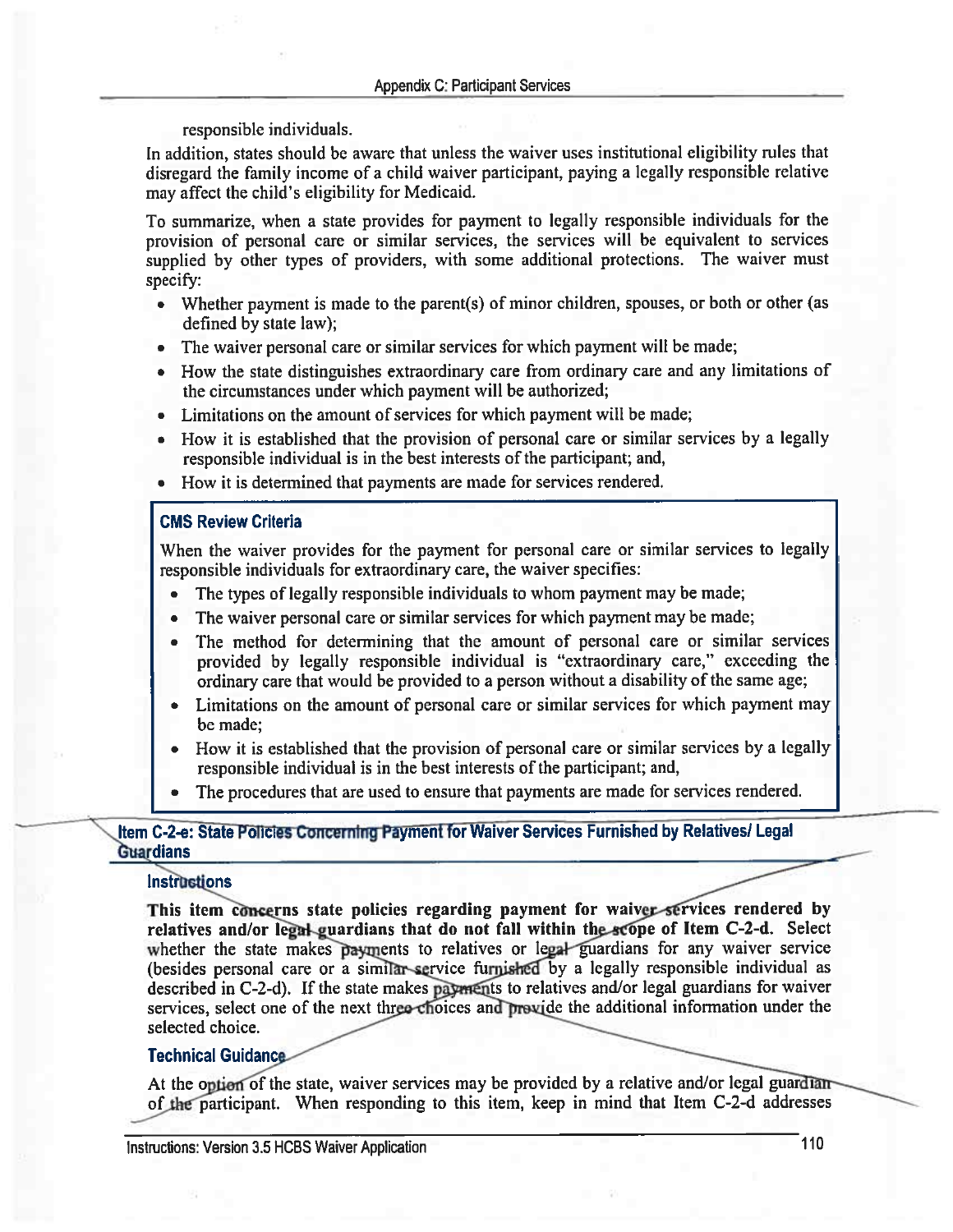Application for a §1915(c) Home and **Community-Based Waiver [Version 3.5, Includes Changes Implemented through November 2014]** 

# **Instructions, Technical Guide** and Review Criteria

**Release Date: January 2015** 



**Disabled and Elderly Health Programs Group Center for Medicaid and State Operations Centers for Medicare & Medicaid Services Department of Health and Human Services**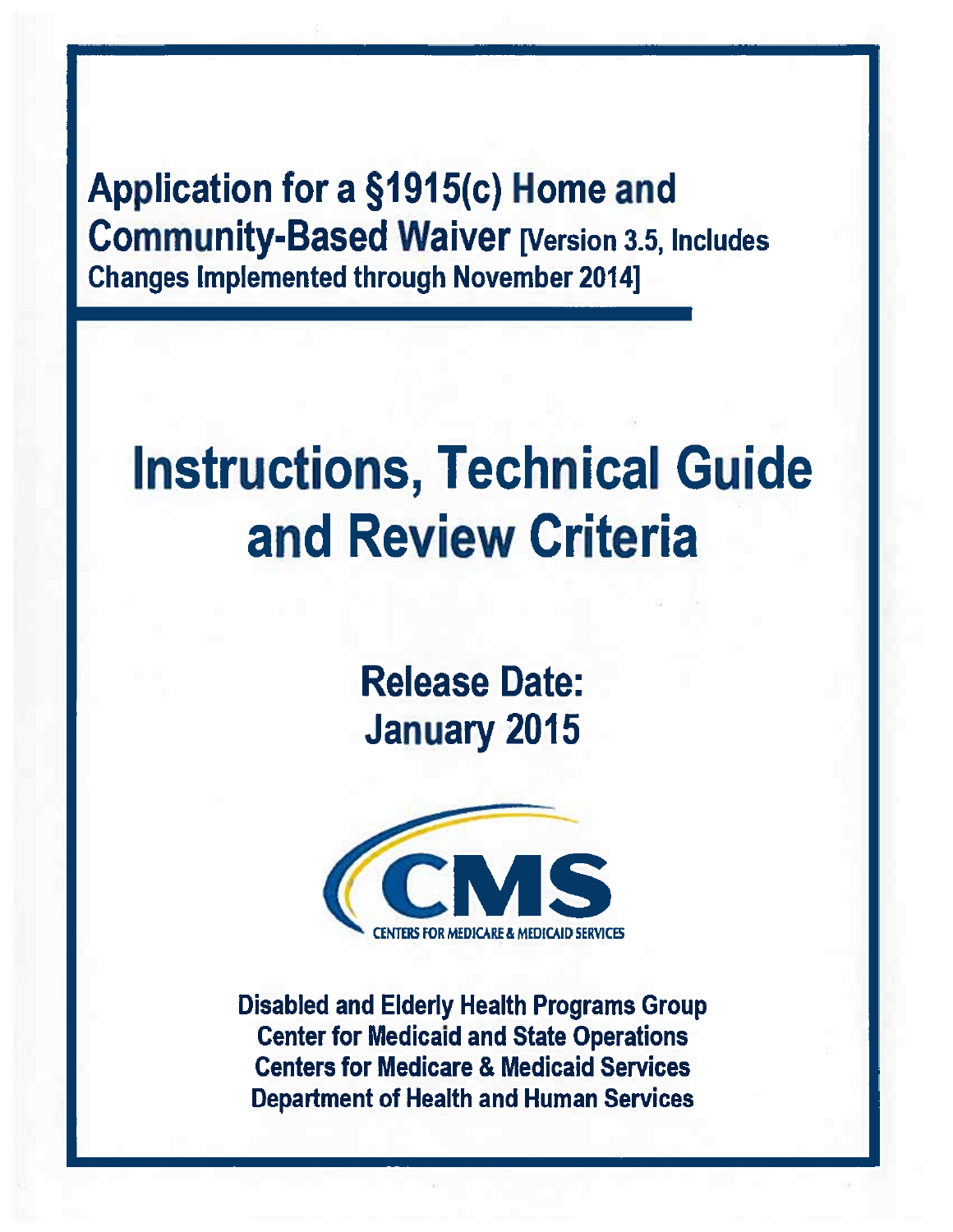# **Table of Contents**

| <b>Introduction</b>                                                                                                                                                                                                                                                 | $1-3$                                          |
|---------------------------------------------------------------------------------------------------------------------------------------------------------------------------------------------------------------------------------------------------------------------|------------------------------------------------|
| Description of the §1915(c) HCBS Waiver Authority                                                                                                                                                                                                                   | $4 - 14$                                       |
| Statutory Basis and Legislative History of the HCBS Waiver Authority<br>Principal Features of the HCBS Waiver Authority<br>Quality Improvement Strategy: Overview<br>Federal Administration of the HCBS Waiver Authority<br><b>HCBS Waiver Resources on the Web</b> | 4<br>$4 - 8$<br>$8 - 12$<br>$12 - 13$<br>14    |
| <b>Version 3.5 HCBS Waiver Application Organization</b>                                                                                                                                                                                                             | $15 - 16$                                      |
| Organization of the Version 3.5 HCBS Waiver Application<br><b>Ongoing CMS Waiver Application Activities</b>                                                                                                                                                         | $15 - 16$<br>16                                |
| <b>Waiver Application Submission Requirements, Processes, and Procedures</b>                                                                                                                                                                                        | 18-28                                          |
| <b>Submission of Applications</b><br>Joint Central Office/Regional Office Waiver Review Process<br>Policies Concerning New and Renewal Waiver Applications<br><b>Policies Concerning Waiver Amendments</b><br><b>Related Topics</b>                                 | $18 - 19$<br>19<br>19-25<br>26-27<br>$27 - 28$ |
| <b>Post Approval Activities</b>                                                                                                                                                                                                                                     | 29-31                                          |
| <b>Annual Waiver Report</b><br>Ongoing CMS-State Dialogue During the Waiver Period<br><b>CMS Report to State Prior to Waiver Renewal</b>                                                                                                                            | 29-30<br>$30 - 31$<br>31                       |
| <b>Detailed Instructions for Completing the Version 3.5</b><br>§1915(c) HCBS Waiver Application                                                                                                                                                                     | 32-283                                         |
| <b>Using the Application</b>                                                                                                                                                                                                                                        | 32-34                                          |
| <b>Application Format</b>                                                                                                                                                                                                                                           | $32 - 34$                                      |
| Detailed Instructions, Technical Guidance and Review Criteria                                                                                                                                                                                                       | 35-283                                         |
| Application for a §1915(c) Home and Community-Based Services Waiver (Module I)                                                                                                                                                                                      | $35 - 51$                                      |
| 1.<br><b>Request Information</b><br><b>Transition Plan</b><br>2.<br><b>Brief Waiver Description</b>                                                                                                                                                                 | 35-91<br>40-41<br>42                           |
| <b>Components of the Waiver Request</b><br>J.<br>Waiver(s) Requested<br>4.                                                                                                                                                                                          | 42<br>42-45                                    |
| 5.<br><b>Assurances</b>                                                                                                                                                                                                                                             | 45                                             |
| <b>Additional Requirements</b><br>6.                                                                                                                                                                                                                                | 46-50                                          |
| 7.<br><b>Contact Persons</b><br><b>Authorizing Signature</b><br>8.                                                                                                                                                                                                  | 50<br>50-51                                    |
| <b>Appendix A: Waiver Administration and Operation</b>                                                                                                                                                                                                              | 52-64                                          |
| Requirements: Waiver Administration and Operation                                                                                                                                                                                                                   | 52-63                                          |
| <b>Quality Improvement: Administrative Authority</b>                                                                                                                                                                                                                | 63-64                                          |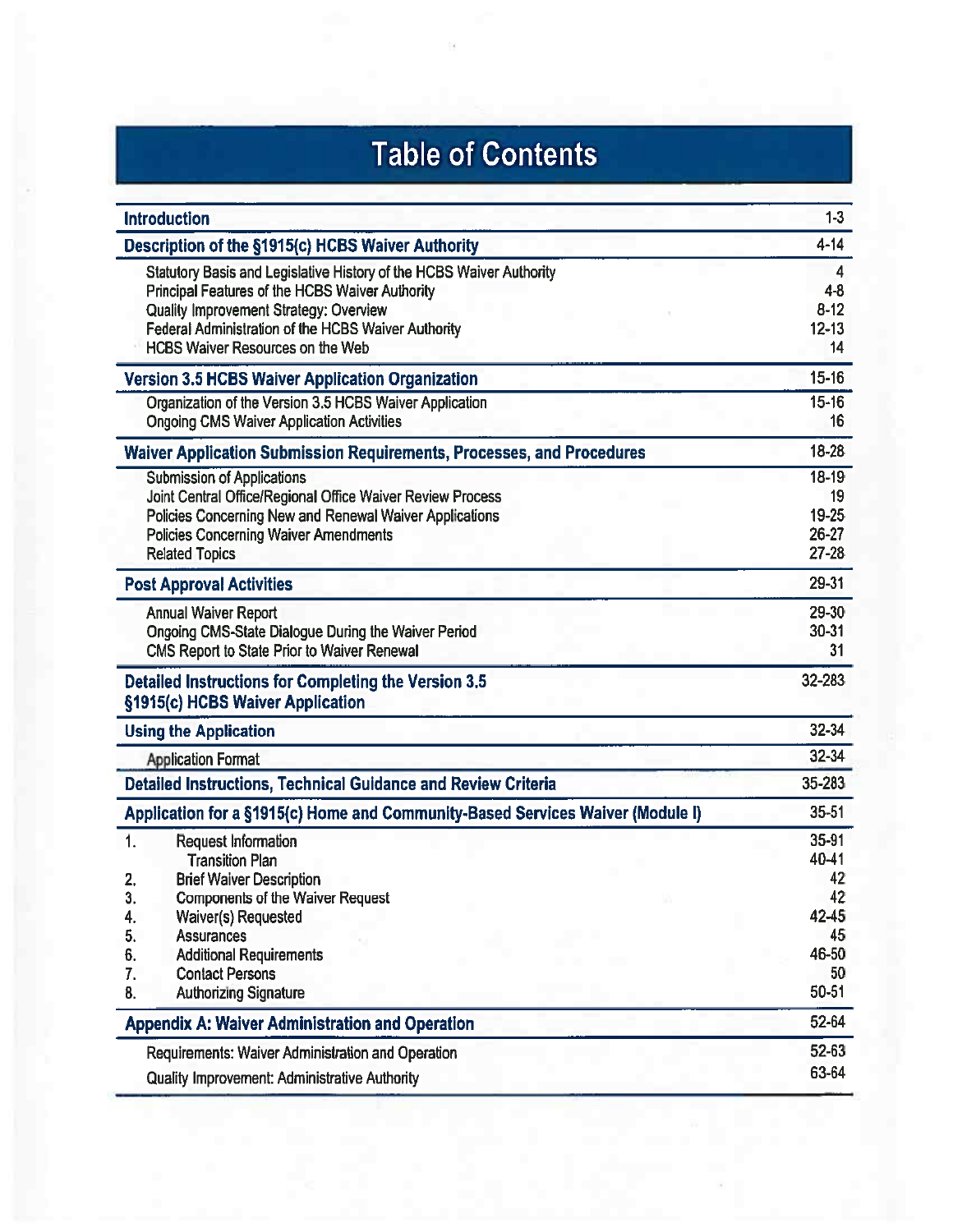| <b>Table of Contents</b>                                                     |         |
|------------------------------------------------------------------------------|---------|
| <b>Appendix B: Participant Access and Eligibility</b>                        | 65-103  |
| Appendix B-1: Specification of the Waiver Target Group(s)                    | 65-70   |
| Appendix B-2: Individual Cost Limit                                          | 70-74   |
| Appendix B-3: Number of Individuals Served                                   | 74-81   |
| Attachment #1 to Appendix B-3: Waiver Phase-in/Phase-out Schedule            | 78-79   |
| Appendix B-4: Medicaid Eligibility Groups Served in the Waiver               | 80-83   |
| Appendix B-5: Post-Eligibility Treatment of Income                           | 83-92   |
| Appendix B-6: Evaluation/Reevaluation of Level of Care                       | 92-99   |
| Quality Improvement: Level of Care                                           | 98-99   |
| Appendix B-7: Freedom of Choice                                              | 99-101  |
| Appendix B-8: Access to Services by Limited English Proficient Persons       | 101     |
| <b>Appendix C: Participant Services</b>                                      | 102-177 |
| Appendix C-1: Summary of Services Covered                                    | 102-106 |
| Appendix C-2: General Service Specifications                                 | 106-115 |
| <b>Quality Improvement: Qualified Providers</b>                              | 114-115 |
| Appendix C-3: Waiver Services Specifications                                 | 116-131 |
| <b>Technical Guidance Concerning Service Coverage</b>                        | 116-131 |
| Appendix C-4: Additional Limitations on Amount of Waiver Services            | 131-135 |
| Appendix C-5: Home and Community-Based settings Requirements                 | 135-177 |
| <b>Attachment: Core Service Definitions</b>                                  | 140-177 |
| <b>Appendix D: Participant-Centered Planning and Service Delivery</b>        | 178-190 |
| Appendix D-1: Service Plan Development                                       | 178-186 |
| Appendix D-2: Service Plan Implementation and Monitoring                     | 186-190 |
| Quality Improvement: Service Plans                                           | 188-190 |
| <b>Appendix E: Participant Direction of Services</b>                         | 191-219 |
| Independence Plus Designation                                                | 191-193 |
| <b>Participant Direction of Services</b>                                     | 193-195 |
| <b>Appendix E-1: Overview</b>                                                | 195-213 |
| Appendix E-2: Opportunities for Participant Direction                        | 213-219 |
| <b>Appendix F: Participant Rights</b>                                        | 220-224 |
| Appendix F-1: Opportunity for Fair Hearing                                   | 220-221 |
| Appendix F-2: Additional Dispute Resolution Mechanism                        | 221-223 |
| Appendix F-3: State Grievance/Complaint System                               | 223-224 |
| <b>Appendix G: Participant Safeguards</b>                                    | 225-242 |
| Appendix G-1: Response to Critical Incidents or Events                       | 225-229 |
| Appendix G-2: Safeguards Concerning Restraints and Restrictive Interventions | 229-237 |
| Appendix G-3: Medication Management and Administration                       | 237-242 |
| Quality Improvement: Health and Welfare                                      | 241-242 |
| <b>Appendix H: Systems Improvement</b>                                       | 243-248 |
| <b>Appendix I: Financial Accountability</b>                                  | 249-271 |
| Appendix I-1: Financial Integrity and Accountability                         | 249-252 |

 $\left(\frac{1}{2}\right)$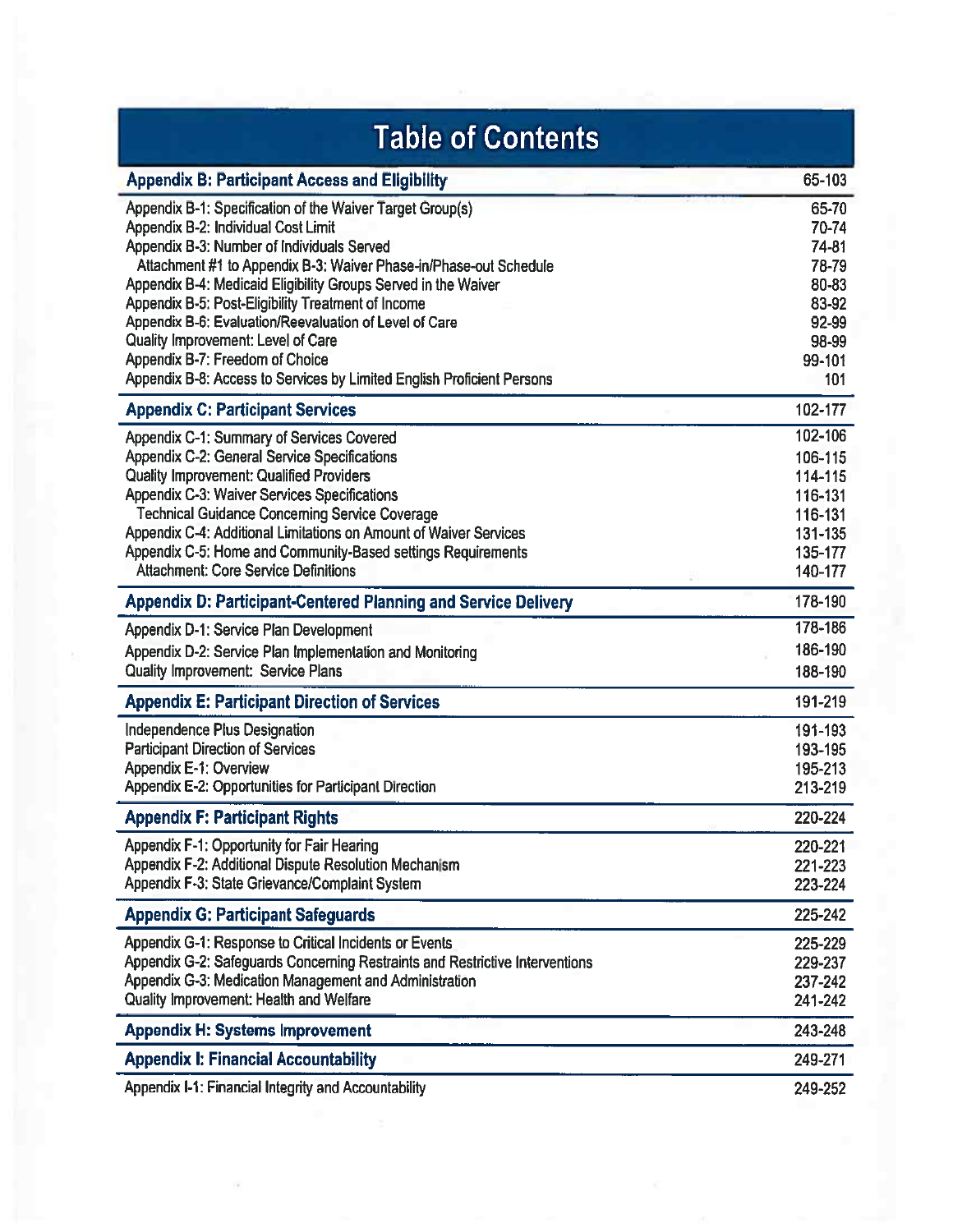| <b>Table of Contents</b>                                                                                                                                                                                                                                                                                                                                                                                          |                                                                           |
|-------------------------------------------------------------------------------------------------------------------------------------------------------------------------------------------------------------------------------------------------------------------------------------------------------------------------------------------------------------------------------------------------------------------|---------------------------------------------------------------------------|
| <b>Quality Improvement: Financial Accountability</b><br>Appendix I-2: Rates, Billings and Claims<br>Appendix I-3: Payment<br>Appendix I-4: Non-Federal Matching Funds<br>Appendix I-5: Exclusion of Medicaid Payment for Room and Board<br>Appendix I-6: Payment for Rent and Food Expenses of an Unrelated Live-In Caregiver<br>Appendix I-7: Participant Co-Payments for Waiver Services and Other Cost Sharing | 251-252<br>252-256<br>256-263<br>263-266<br>266-267<br>267-268<br>268-271 |
| <b>Appendix J: Cost Neutrality Demonstration</b>                                                                                                                                                                                                                                                                                                                                                                  | 272-281                                                                   |
| Appendix J-1: Composite Overview and Demonstration of Cost-Neutrality Formula<br>Appendix J-2: Derivation of Estimates                                                                                                                                                                                                                                                                                            | 273-274<br>274-281                                                        |
| <b>Request for an Amendment</b>                                                                                                                                                                                                                                                                                                                                                                                   | 282-284                                                                   |
| <b>Glossary of Terms and Abbreviations</b>                                                                                                                                                                                                                                                                                                                                                                        | 285-313                                                                   |
| Index to the Application and Instructions                                                                                                                                                                                                                                                                                                                                                                         | 314-322                                                                   |
| <b>Resource Attachments</b>                                                                                                                                                                                                                                                                                                                                                                                       |                                                                           |

Attachment A: §1915(c) of the Social Security Act<br>Attachment B: Federal Regulations Related to the Operation of HCBS Waivers<br>Attachment C: State Medicaid Director Letters and Other Materials Related to HCBS Waiver<br>Attachme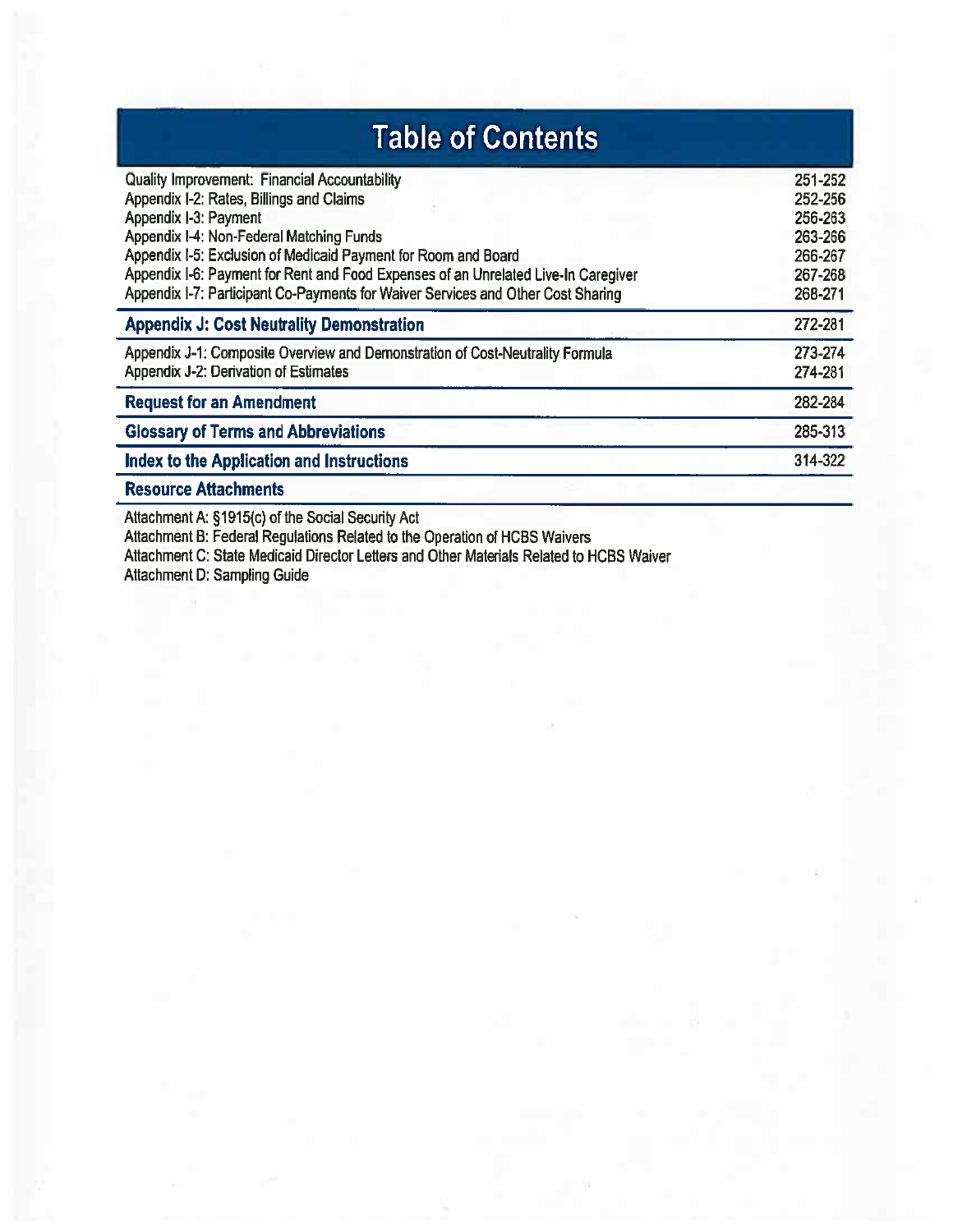#### Discussion: Items C-2-d and C-2-e

Items C-2-d and C-2-e address similar topics but are distinct. Both concern state policies regarding payment for the provision of waiver services by individuals who are related to the participant (and, in the case of Item C-2-e, a legal guardian of a participant). However, the scope of Item C-2-d is narrow. It solely concerns payment for the provision of *personal care* or similar services by legally responsible individuals (e.g., a parent of minor child or a spouse). The instructions for Item C-2-d below define "personal care or similar services."

Item C-2-e addresses state policies regarding the payment for the provision of *any type of waiver service* by a relative or legal guardian, including the provision of services other than personal care by legally responsible individuals (keeping in mind that the provision of personal care or similar services by such persons has been addressed in Item C-2-d). In this item, a state specifies whether it permits payments to relatives or legal guardians for waiver services and, if so, any conditions or limitations that the state places on such payments. For example, a state may decide to make payments to relatives or legal guardians only in certain circumstances, for limited periods of time, or permit payment to be made only to specified types of relatives (e.g., relatives who do not reside in the same household as the participant).

It is up to the state to decide whether to provide for either type of payment and, when such payments are made, to specify the circumstances when they are permitted. In the Appendix C-3 service specification template, there are check-offs as to whether the state allows for the provision of a service by a legally responsible individual and/or a relative/legal guardian. The conditions on payment specified in Items C-2-d and C-2-e apply to these check-offs. For example, if a state provides in Item C-2-e that a relative may furnish waiver transportation services only when there is no other provider available, then that that condition applies when "relative/legal guardian" is checked as a potential provider of the transportation service in Appendix C-3.

Whenever a legally responsible individual or relative/legal guardian is paid for the provision of a waiver service, the person must meet the provider qualifications that apply to a service and there must be a properly-executed provider agreement. In addition, other requirements such as the proper documentation and monitoring of the provision of services also apply.

#### Item C-2-d: Provision of Personal Care or Similar Services by Legally Responsible Individuals

#### **Instructions**

Select whether the waiver provides for *extraordinary care* payments to legally responsible individuals for the provision of personal care or similar services. If so, specify: (a) the types of legally responsible individual(s) who may be paid to furnish such services and the services they may provide; (b) applicable state policies that specify the circumstances when payment may be authorized for extraordinary care by a legally responsible individual and how the State ensures that the provision of services by a legally responsible individual is in the best interest of the participant; and, (c) the controls that are used to ensure that payments are made only for services rendered.

## **Technical Guidance**

CMS policy is that payments for personal care or similar services delivered by *legally* responsible individuals (as defined in state law but typically the parent of a minor child or a spouse) are not eligible for Federal financial participation. Legally responsible individuals do not include the parent of an adult beneficiary (including a parent who also may be a legal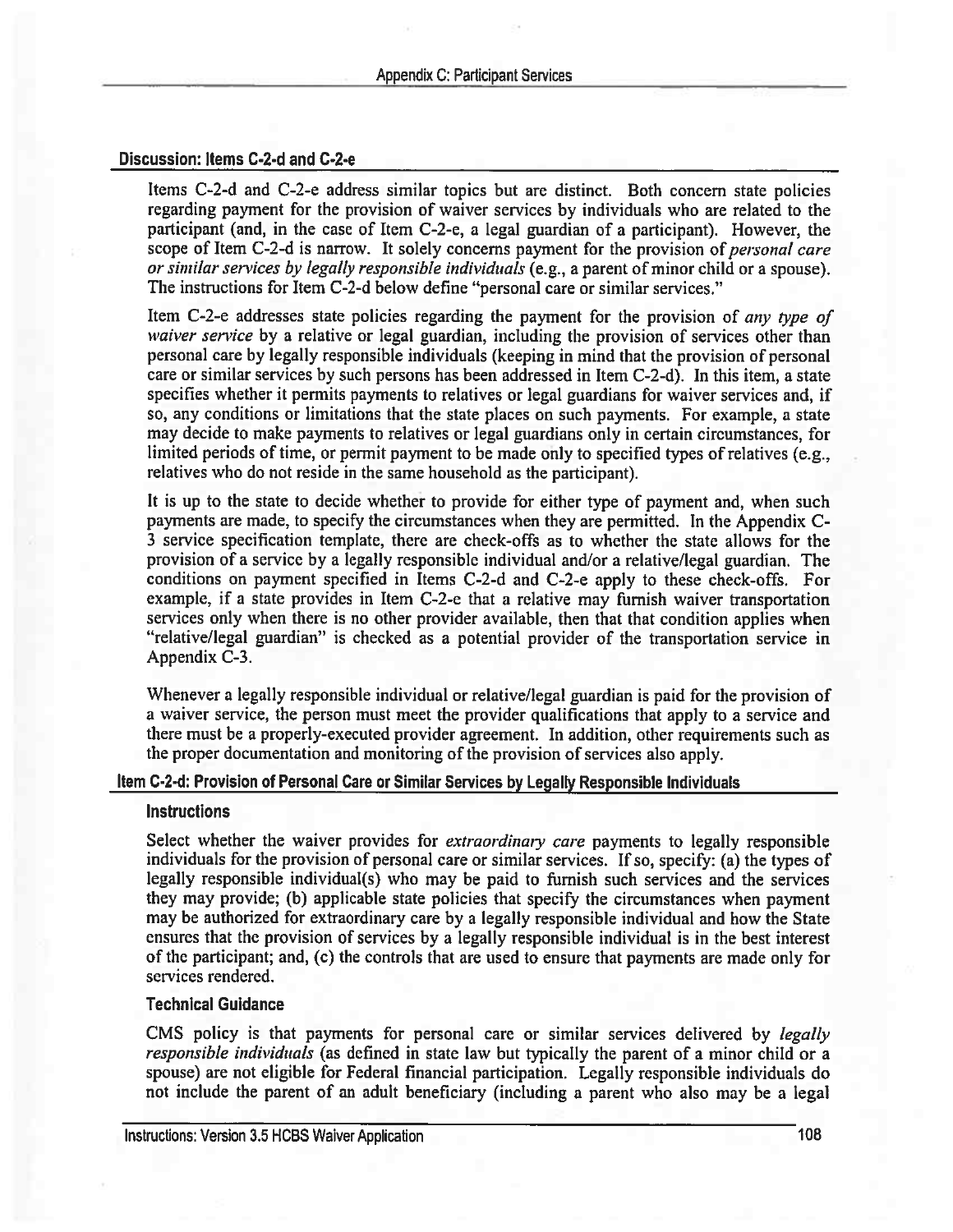guardian) or other types of relatives, except as provided in state law). 42 CFR §440.167 prohibits FFP for payments to legally responsible individuals for the provision of State plan personal care services. This prohibition is based on the presumption that legally responsible individuals may not be paid for supports that they are ordinarily obligated to provide. See also Section 4442.3.B.1 of the State Medicaid Manual.

Through an HCBS waiver, a state may elect to make payment for personal care or similar services that are rendered by legally responsible individuals when such services are deemed extraordinary care so long as the state specifies satisfactory criteria for authorizing such payments. The criteria must include how the state will distinguish extraordinary from ordinary care. By extraordinary, CMS means care exceeding the range of activities that a legally responsible individual would ordinarily perform in the household on behalf of a person without a disability or chronic illness of the same age, and which are necessary to assure the health and welfare of the participant and avoid institutionalization.

States are not required to, but may also specify other limitations, such as specific circumstances under which legally responsible individuals may be paid providers. Such limitations could include the lack of other providers who are available to serve the participant during periods when the legally responsible individual would otherwise be absent from the home and, thereby, must remain in the home to care for the participant or when the specific needs of the participant can only be met by a legally responsible individual. In any case, providing for payments to legally responsible individuals is a state option, not a Federal requirement.

In the context of this item, personal care or similar services mean: (a) personal care (assistance with ADLs or IADLs) whether furnished in the home or the community and however titled by the state in the waiver (e.g., personal assistance, attendant care, etc.) and (b) closely related services such as home health aide, homemaker, chore and companion services.

When a state provides for the payment to legally responsible individuals for extraordinary care, the service must meet all the waiver criteria required when delivered by a customary provider, as well as satisfy some additional protections. The legally responsible individual must meet the provider qualifications (as specified in Appendix C-3) that the state has established for the personal care or similar services for which payment may be made, and the state must conduct monitoring of such services as provided in Appendix D-2, including the required documentation and assurance that the services are delivered in accordance with the service plan. In addition, such arrangements require the proper execution of a provider agreement. State policies should include additional safeguards such as:

- Determining that the provision of personal care or similar services by a legally responsible individual is in the best interests of the waiver participant. A state should consider establishing safeguards when the legally responsible individual has decision-making authority over the selection of providers of waiver services to guard against self-referral.
- Limiting the amount of services that a legally responsible individual may furnish. For example, a state may decide to limit the amount to no more than 40 hours in a week and thereby take into account the amount of care that a legally responsible individual ordinarily would provide. When there is such a limitation, it should be reflected in the limitations section of the service specification in Appendix C-3.
- Implementing payment review procedures to ensure that the services for which payment is made have been rendered in accordance with the service plan and the conditions that the state has placed on the provision of such services.
- Addressing other foreseeable risks that might attend the provision of services by legally